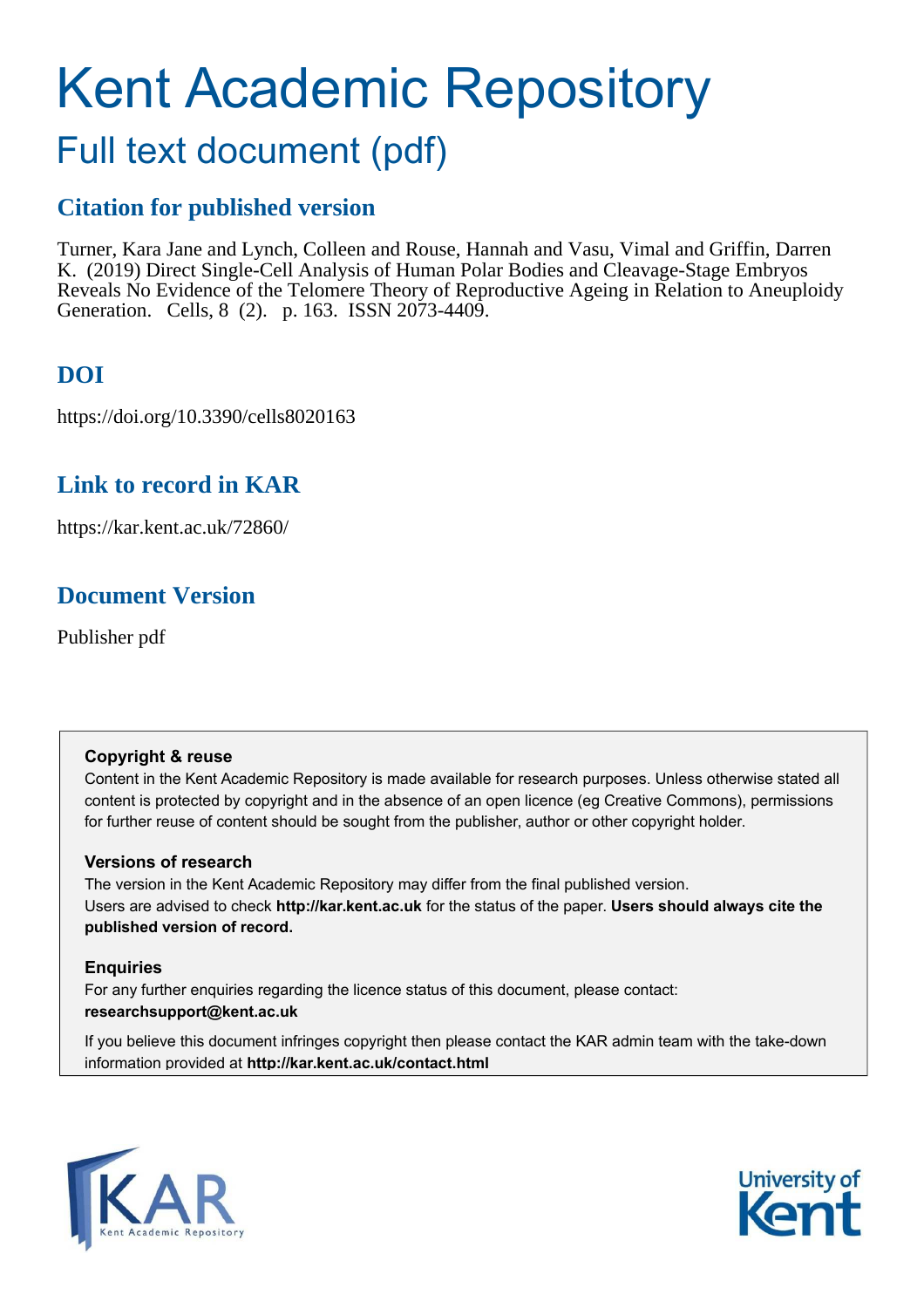

*Article*

# **Direct Single-Cell Analysis of Human Polar Bodies and Cleavage-Stage Embryos Reveals No Evidence of the Telomere Theory of Reproductive Ageing in Relation to Aneuploidy Generation**

#### **Kara Turner <sup>1</sup> , Colleen Lynch <sup>2</sup> , Hannah Rouse <sup>2</sup> , Vimal Vasu 1,[3](https://orcid.org/0000-0003-2606-9797) and Darren K. Griffin 1,[\\*](https://orcid.org/0000-0001-7595-3226)**

- <sup>1</sup> School of Biosciences, University of Kent, Giles Lane, Canterbury CT2 7NJ, UK; k.j.turner-24@kent.ac.uk (K.T.); d.k.griffin@kent.ac.uk (V.V.)
- <sup>2</sup> Cooper Genomics Nottingham, Medicity, D6 Building, Thane Road, Nottingham NG90 6BH, UK; colleen.lynch@coopersurgical.com (C.L.); rouseh@live.com (H.R.)
- <sup>3</sup> Department of Child Health, East Kent Hospitals University Foundation NHS Trust, William Harvey Hospital, Ashford TN24 0LZ, UK
- **\*** Correspondence: d.k.griffin@kent.ac.uk; Tel.: +44-(0)1227-823-022

Received: 31 December 2018; Accepted: 13 February 2019; Published: 16 February 2019



**Abstract:** Reproductive ageing in women, particularly after the age of 35, is associated with an exponential increase in the proportion of chromosomally abnormal oocytes produced. Several hypotheses have attempted to explain this observation, including the 'limited oocyte pool' hypothesis and the 'two-hit' hypothesis, the latter explaining that a depletion in oocyte quality with age results from the multiple opportune stages for errors to occur in meiosis. Recently however, the telomere theory of reproductive ageing in women has been proposed. This suggests that shortened telomeres in oocytes of women of advanced maternal age render oocytes unable to support fertilization and embryogenesis. Despite a credible rationale for the telomere theory of reproductive ageing in women, very few studies have assessed telomere length directly in human oocytes or preimplantation embryos. Therefore, we directly assessed relative telomere length in first polar bodies and blastomeres from cleavage stage (day 3) embryos. In both cell types we tested the hypothesis that (1) older women have shorter telomeres and (2) chromosomally abnormal (aneuploid) gametes/embryos have shorter telomeres. In all cases, we found no evidence of altered telomere length associated with age-related aneuploidy.

**Keywords:** telomere length; reproductive ageing; first polar bodies; blastomeres; aneuploidy

#### **1. Introduction**

The concept of reproductive ageing in women is well recognized, and it manifests as a sharp decline in natural conception beyond 35 years of age, coupled with an increase in miscarriage rate and an increase in chromosome abnormalities in the conceptus [\[1\]](#page-13-0). However, causal mechanisms remain the subject of continued investigation [\[2\]](#page-13-1). Reports that an age-related decline in the uterine environment led to a failure to recognize and abort trisomic conceptuses [\[3\]](#page-13-2) were largely discredited. Rather, it became clear that the underlying cause was a decline in the ability of the oocyte to produce a viable pregnancy [\[2\]](#page-13-1). In support of this, oocytes from women of advanced maternal age, defined as over 35 years, are known to be prone to meiotic errors leading to gains or losses of whole chromosomes (aneuploidy). Furthermore, advancing maternal age is a significant contributing factor towards the presence of aneuploidies in preimplantation embryos, with 90% of imbalances attributed to maternal origin in couples where the woman is of advanced maternal age  $[1,4,5]$  $[1,4,5]$  $[1,4,5]$ . Aneuploidy is the leading cause

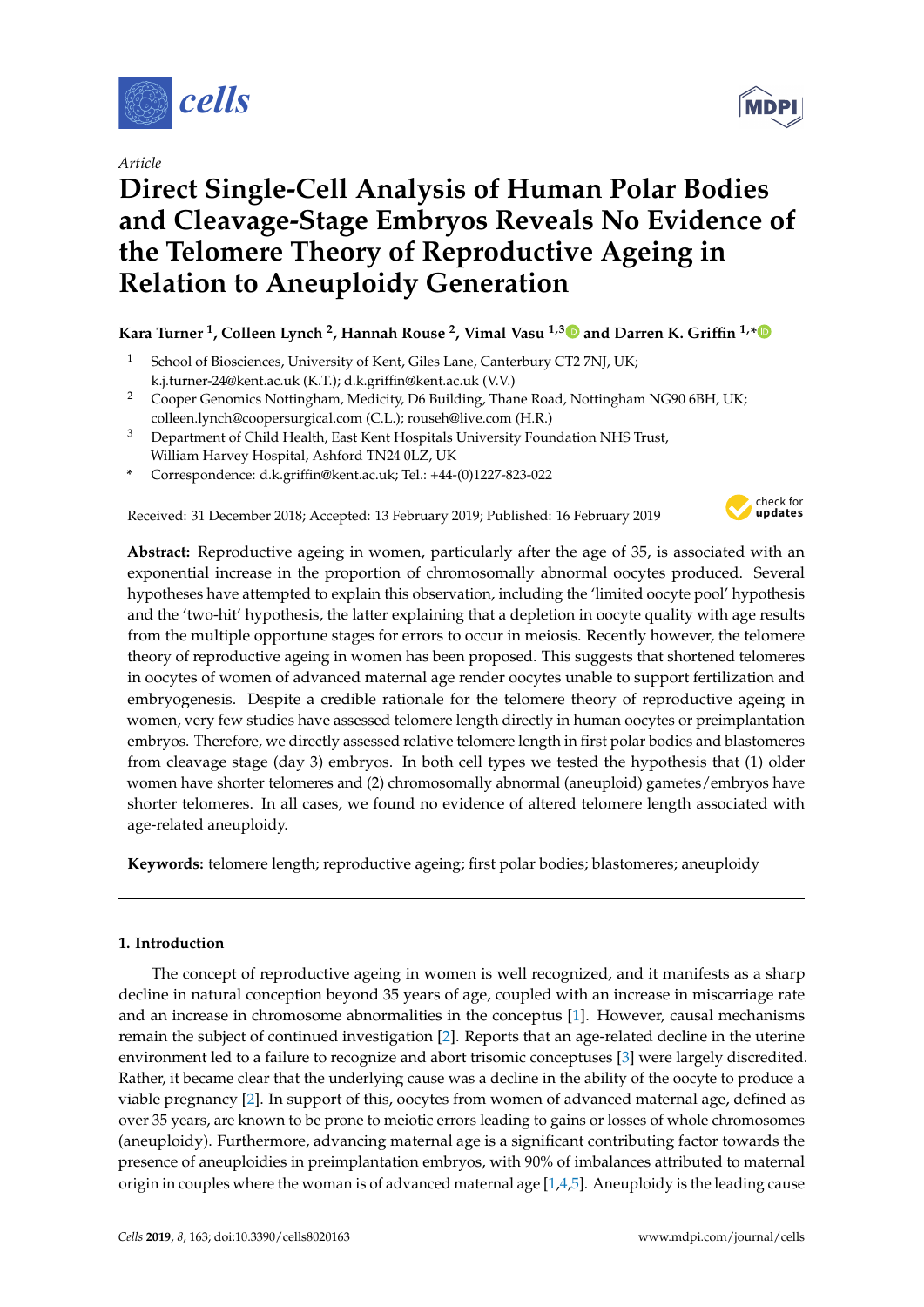of pregnancy loss in conceptuses and is associated with stillbirth, obstetric complications, imprinting syndromes, infertility and in vitro fertilization (IVF) failure [\[1,](#page-13-0)[4,](#page-13-3)[5\]](#page-13-4).

Different hypotheses have attempted to explain the observed decline in oocyte potential with advancing maternal age. The 'limited oocyte pool' hypothesis proposes that female fertility declines alongside a depletion in the number of oocytes, as well as a decline in the quality of oocytes [\[2,](#page-13-1)[6–](#page-13-5)[9\]](#page-13-6). The 'two hit' hypothesis states that a depletion in oocyte quality with age results from the multiple opportune stages for errors to occur in meiosis. That is, errors may occur prenatally during pre-meiotic mitotic divisions, during early stages of meiosis I in prolonged diplotene (which lasts from fetal life until the onset of puberty at least) or during ovulation in the latter stages of meiosis I and/or early meiosis II. Therefore, bivalents that are susceptible to errors might arise prenatally during meiosis I (and are therefore age-independent) followed by age-dependent abnormal processing of the bivalent [\[10\]](#page-13-7). More recently however, the 'telomere theory' of reproductive ageing has been proposed [\[11\]](#page-13-8), theorizing that shortened telomeres in oocytes of women of advanced maternal age render oocytes unable to support fertilization and embryogenesis [\[11\]](#page-13-8). This telomere shortening may be the result of a combination of the end replication problem in mitotically active precursor cells during gestation [\[12,](#page-13-9)[13\]](#page-13-10), and prolonged exposure to oxidative stress during the interval between oogenesis and ovulation [\[14\]](#page-13-11). Given the important role of telomeres during synapsis and recombination/segregation events during meiosis (which are in turn crucial in ensuring faithful segregation of chromosomes), it is plausible that shortened telomeres in the oocyte may lead to aneuploidy in the mature ovum, and in turn, aneuploidy in the resulting embryo following fertilization. Thus, it is possible that telomeres may play a role in reproductive ageing in women [\[11,](#page-13-8)[15](#page-14-0)[–19\]](#page-14-1). The theory is also supported by mouse model data which show that telomerase deficient mice appear to mirror the characteristics of this phenomenon [\[18](#page-14-2)[,20](#page-14-3)[,21\]](#page-14-4). Furthermore, women that have given birth to infants affected by trisomy 21 (Down syndrome) possess shortened telomeres compared to age matched controls [\[22\]](#page-14-5).

Despite a credible rationale for the telomere theory of reproductive ageing, very few studies have assessed telomere length directly in human oocytes or preimplantation embryos and to date, there is no evidence to support the notion that oocyte or cleavage-stage embryo telomeres shorten as women age, or that the telomeres of gametes that undergo segregation errors are shorter than those that do not. This paucity of data is largely due to restrictions in access to sample material, and the technical challenges of measuring telomeres in single cells. Furthermore, available data report conflicting results. While Keefe et al. showed that oocyte telomere length is predictive of embryo development potential [\[17\]](#page-14-6), Turner et al. found that oocyte telomere length was not associated with IVF outcome or maternal age [\[23\]](#page-14-7). In addition, to the best of our knowledge, only one study has assessed telomere length in female gametes and cleavage-stage embryos in relation to the presence of aneuploidy. This study showed that telomere length is significantly reduced in aneuploid polar bodies and cleavage stage embryos compared to sibling euploid polar bodies and cleavage stage embryos respectively from the same IVF cycle [\[24\]](#page-14-8). However, details addressing telomere length in polar bodies and embryos in relation to maternal age were absent from this paper.

Therefore, the aim of this study was to utilize a quantitative real-time PCR (qRT-PCR) methodology (applicable to single cells) to measure the relative telomere length in first polar bodies (a by-product of meiosis I that is representative of genetic material within the oocyte) and single blastomeres from cleavage stage embryos. We employed the standard comparative method for fold-change in relative telomere length between a reference and an unknown sample (shown in Equation (1)) [\[25\]](#page-14-9). The purpose was to study the effects of telomere length on reproductive ageing in women, and to specifically test the following hypotheses: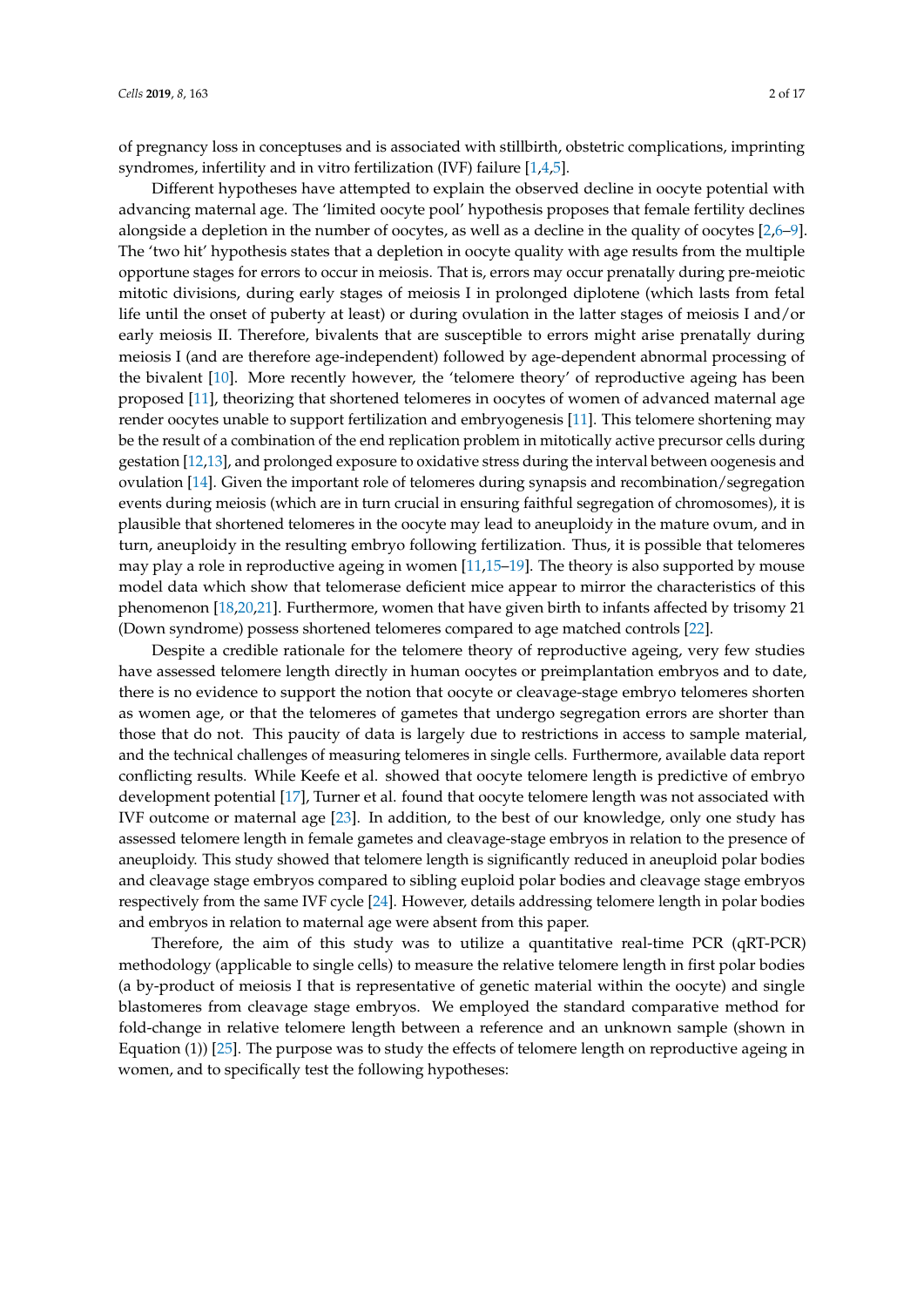- 1. Telomere length is significantly shorter in (a) the first polar bodies and (b) blastomeres from women of advanced maternal age (over the age of 35) compared to their younger counterparts.
- 2. Telomere length is significantly shorter in (a) first polar bodies, and (b) blastomeres that are involved in chromosome segregation errors compared to sibling euploid first polar bodies and embryos.

#### **2. Materials and Methods**

The study was conducted with institutional research ethics approval (University of Kent Sciences Faculty Research Ethics Advisory Group) and informed maternal consent to blastomere and polar body biopsy procedures, analysis of chromosome copy number and the use of surplus sample material for research purposes.

For the assessment of telomere length in first polar bodies and embryos, whole genome-amplified (WGA) DNA from biopsied blastomeres and first polar bodies that were surplus to requirement were donated from couples undergoing IVF treatment (at Care Fertility, across three clinics worldwide) and aneuploidy screening (performed at Genesis Genetics Nottingham, UK) between 2011 and 2013. Leftover WGA material was then transported to the University of Kent (UKC) for PCR purification, and relative telomere length analysis by qRT-PCR.

A total of 82 polar bodies were assessed from 25 patients, and a total of 86 embryo biopsies were assessed from 22 couples. Blastomeres from cleavage stage embryos were biopsied at the eight cell stage on day three post-fertilization. Relative telomere length in euploid blastomeres and polar bodies were compared to relative telomere length in aneuploid blastomeres and polar bodies, respectively. In addition, relative telomere length in polar bodies and blastomeres from women aged 35 years or younger were compared to those of woman of advanced maternal age (defined as over the age of 35) [\[26\]](#page-14-10).

#### <span id="page-3-0"></span>*2.1. Whole Genome Amplification and Aneuploidy Screening*

Polar bodies and blastomere biopsies underwent WGA using the SurePlex DNA Amplification System (Illumina), and they were assessed for the presence of aneuploidy using the SurePlex 24 Sure kit (Illumina, San Diego, CA, USA) by CL and HR at Genesis Genetics Nottingham, UK. Procedures for each of these methods were followed according to manufacturer's instruction. Briefly, biopsies were collected in 2.5 µL PBS in a sterile 0.2 mL PCR tube and 5 µL extraction buffer was added (prepared as per manufacturer instructions). Tubes were then incubated at 75 °C for 10 min followed by 95 °C for 4 min. Following this, 5 µL preamplification cocktail (prepared according to manufacturer instruction) was added to each tube, and samples were incubated at 95 ◦C for 120 s, followed by 12 cycles of 95 ◦C for 15 s, 15 ◦C for 50 s, 25 ◦C for 40 s, 35 ◦C for 30 s, 65 ◦C for 40 s and 75 ◦C for 40 s. Finally, 60 µL amplification mix was prepared as per manufacturer instruction and added to each sample. Tubes were then incubated at 95 °C for 120 s, followed by 14 cycles of 95 °C for 15 s, 65 °C for 60 s and 75 °C for 60 s. DNA amplification was assessed via gel electrophoresis, and only samples generating an amplification product were labelled using the Fluorescent Labelling system and co-hybridized with labelled control male DNA on to 24 Sure bacterial artificial chromosome microarrays. The resulting 24 Sure microarrays were hybridized, washed, and scanned according to the manufacturer's instructions. Images were analyzed, quantified, and whole chromosomal copy number ratios were reported using the Cytochip algorithm-fixed settings in BlueFuse Software (BlueGnome, Ltd, Cambridge, UK). Determination of specific SurePlex amplification on the resulting array CGH plot in BlueFuse was by visualization of Y nullisomy in the resulting profiles. Once specific amplification was observed, autosomal profiles were analyzed for the gain or loss of whole chromosomal ratios. Sample profiles were then reported as being either euploid or aneuploid.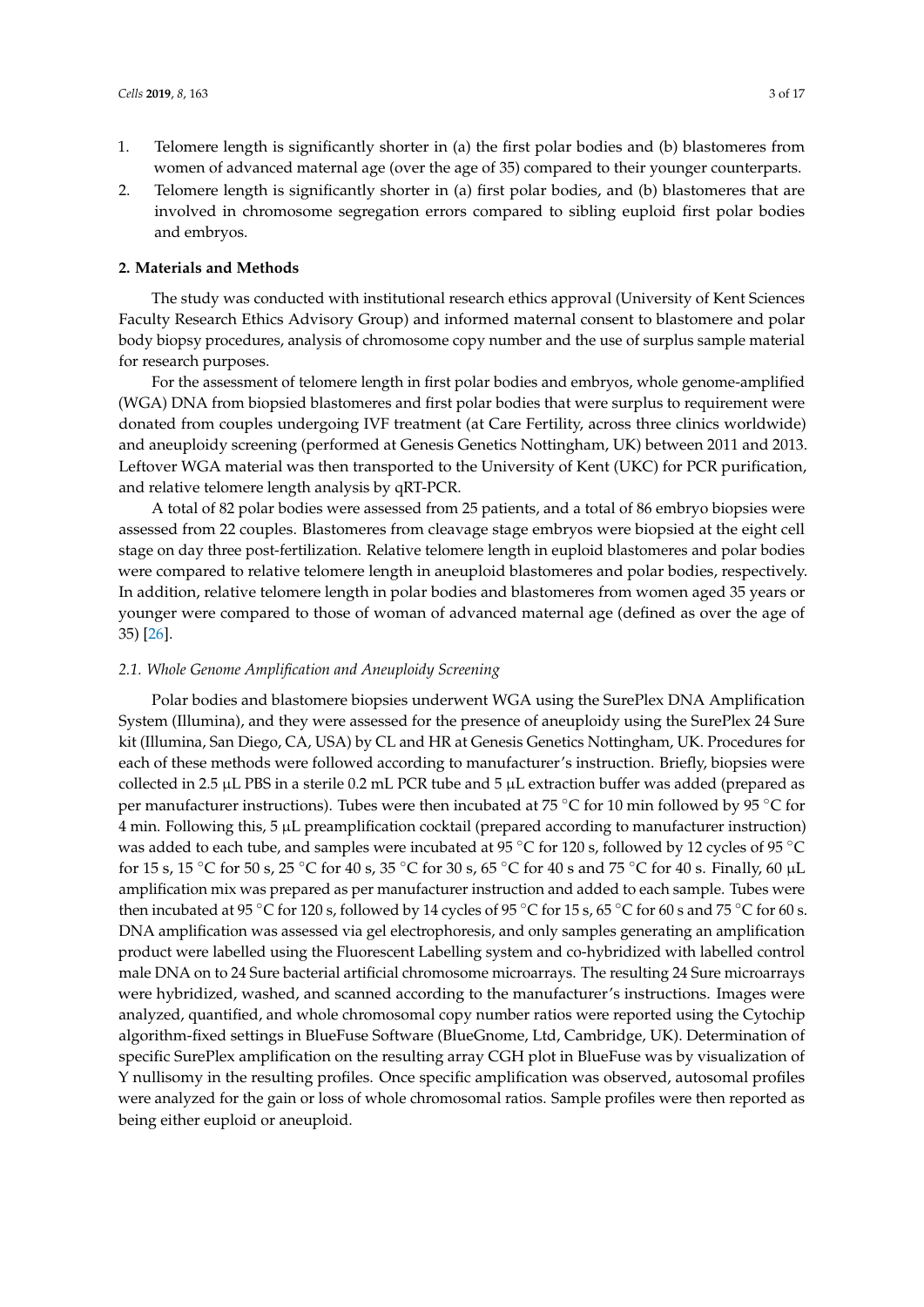WGA products from polar bodies and blastomeres were purified using the QIAquick PCR Purification kit (Qiagen, Hilden, Germany) according to the manufacturer's instructions. Briefly, buffer PB was added at five times the product volume to each product, followed by 10  $\mu$ L 3 M sodium acetate (Sigma-Aldrich, Gillingham, UK). Each sample was loaded onto a QIAquick spin column and centrifuged at 13,000 rpm for 60 s. The flow-through was discarded, and 750  $\mu$ L of buffer PE was added to each column before two further rounds of centrifugation at 13,000 rpm for 60 s, with the flow through discarded between rounds. Finally, each column was assembled into a clean DNA-free Eppendorf tube and the purified product was eluted in 30  $\mu$ L buffer EB. DNA was quantified using a Nanodrop spectrophotometer, and the purity was assessed by evaluating the A260/280 and A260/230 values. Those that fell within acceptable ranges (between 1.8 and 2, and between 2 and 2.2 respectively) were stored at −20 °C until use in the qRT-PCR assay for telomere length analysis in single cells.

#### *2.3. Quantitative Real-Time Polymerase Chain Reaction Analysis of Relative Telomere Length*

In order to assess average relative telomere length, a qRT-PCR protocol originally described by Cawthon 2009 was adapted and optimized for use with the Rotor-gene Q real-time PCR machine (Qiagen, Hilden, Germany). In this reaction, relative telomere length is measured by determining the factor by which the DNA sample of interest differs from the reference DNA sample in its ratio of telomere sequence copy number (T) to the copy number of the reference gene (S) [\[27\]](#page-14-11). A multicopy reference gene described by Treff et al. was selected for use, instead of a single copy reference gene (which is described by Cawthon) in order to reduce the effects of allele drop-out and to compensate for differences in chromosome copy number [\[24\]](#page-14-8). The design of each primer is shown in Table [1.](#page-3-0)

| <b>Name</b>        | Design                                     | Reference |
|--------------------|--------------------------------------------|-----------|
| TelG.              | ACACTAAGGTTTGGGTTTGGGTTTGGGTTTGGGTTAGTGT   | [27]      |
| TelC               | TGTTAGGTATCCCTATCCCTATCCCTATCCCTATCCCTAACA |           |
| AluF               | <b>GACCATCCCGGCTAAAACG</b>                 | [24]      |
| Al <sub>11</sub> R | <b>CGGGTTCACGCCATTCTC</b>                  |           |

**Table 1.** Primer design for amplification of the telomere and the multicopy reference gene for quantitative real-time polymerase chain reaction (qRT-PCR) analysis of the relative telomere length in polar bodies and blastomeres.

 $qRT-PCR$  was carried out in 25  $\mu$ L reaction volumes, each containing:  $2\times$  Rotor Gene-Q SYBR Green PCR mastermix (Qiagen, Hilden, Germany), 100 nM of each primer (either TelG and TelC or AluF and AluR, Eurofins MWG Operon, Ebersberg, Germany) and 25 ng DNA. The sample DNA was diluted to 5 ng/ $\mu$ L in buffer EB immediately prior to qRT-PCR. A total of 5  $\mu$ L of buffer EB was added in the place of DNA to the no-template negative control tubes. The telomere sequence was amplified under the following cycling conditions: An initial hold temperature at 95 °C for 5 min, two cycles respectively at 94 ◦C and 49 ◦C for 15 s each to allow for annealing and extension of TelG, 40 cycles of 94 °C for 15 s, 62 °C for 10 s, and 74 °C for 10 s to enable TelC annealing and extension of TelG products. In a separate reaction, the multicopy reference gene was amplified under the following cycling conditions: An initial hold temperature at 95 °C for 5 min, 32 cycles of 95 °C for 15 s, 60 ◦C for 15 s and 77 ◦C for 10 s. A melt curve was performed following each reaction, to ensure reaction specificity, and a two-fold serial dilution of a reference DNA sample (AMS Biotechnology Ltd, Abingdon, UK) was assayed in triplicate in each run, in order to ensure a reaction efficiency of between 95–105%, with an  $\mathbb{R}^2$  value above 0.95. The reproducibility and repeatability of the assay was confirmed by assessing the percentage covariance within and between experiments [\[28\]](#page-14-12). The intraand inter-assay variability were 0.6% and 4.6%, respectively.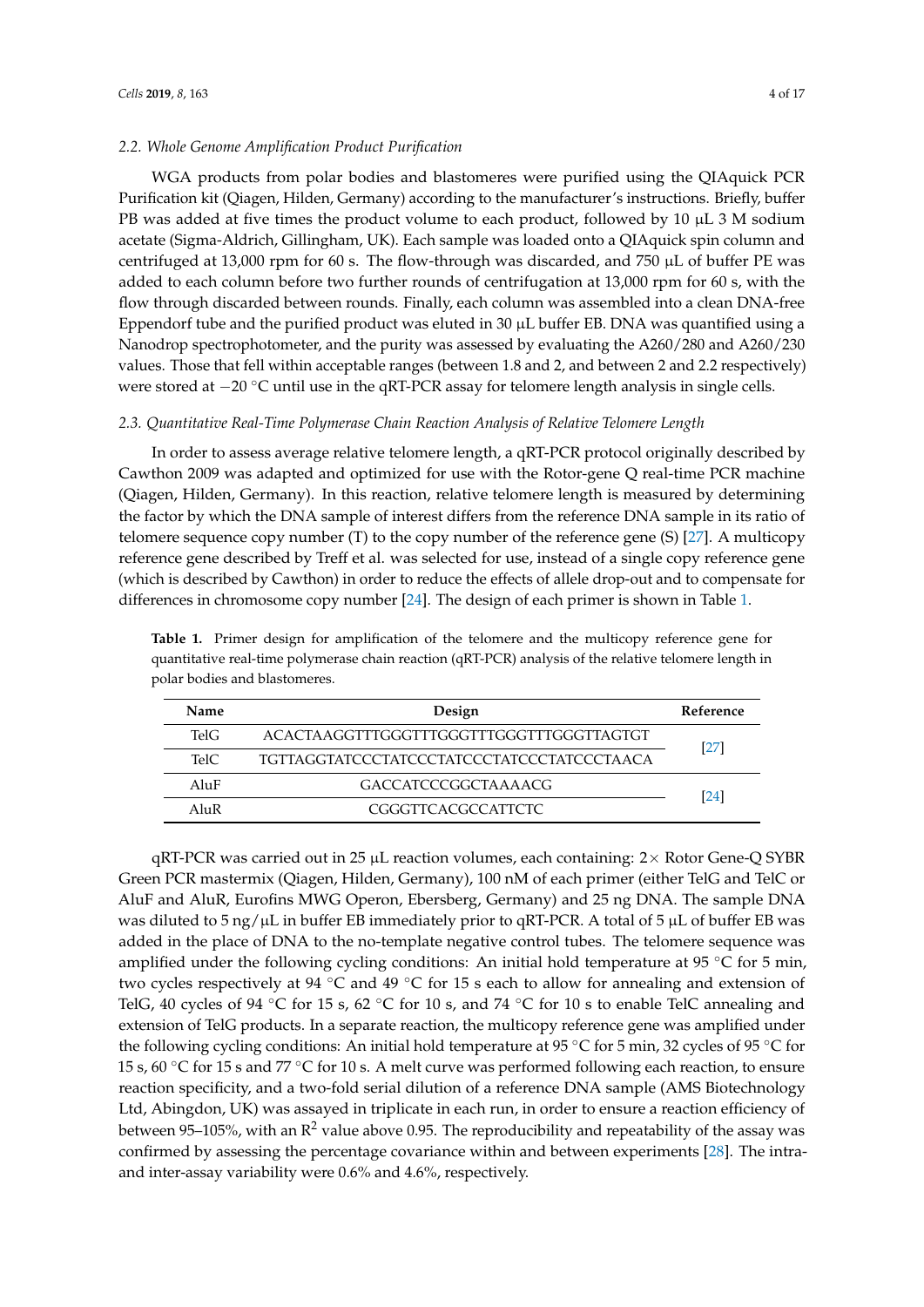Fold change = 
$$
2^{-((unknown tel Ct - unknown alu Ct) - (ref tel Ct - ref alu Ct))}
$$
 (1)

<span id="page-5-0"></span>Equation (1): Comparative method for fold-change calculation between a reference and an unknown sample. 'tel' refers to the telomere sequence amplification reaction, 'alu' refers to the multicopy sequence reaction, 'ref' refers to the reference DNA amplification and 'Ct' is the cycle threshold.

#### *2.4. Statistical Analyses*

Statistical analyses were performed using IBM SPSS Version 25. Data were tested for normality using a Shapiro–Wilk test, and results revealed a non-normal distribution  $(p < 0.05)$ . Therefore, non-parametric tests were used for data analyses as follows: A Mann–Whitney U test was employed for unpaired analyses, i.e., comparison of relative telomere length in polar bodies and blastomeres in women aged 35 or under, versus relative telomere length in polar bodies and blastomeres in women aged over 35. A paired samples sign test was employed for paired analyses, i.e., comparison of euploid versus aneuploid polar bodies, and blastomeres originating from the same donors.

#### **3. Results**

<span id="page-5-1"></span>Anonymized patient details and the results of aneuploidy screening (carried out by staff at Care Fertility Nottingham, UK and Cooper Surgical Nottingham, UK) can be found in Supplementary Tables S1 and S2 for the first polar bodies and blastomeres respectively. Overall, the relative telomere length was found to be highly variable in the polar bodies and blastomeres assessed.

#### *3.1. Relative Telomere Length in the First Polar Bodies of Younger (*≤*35) Versus Older (>35) Donors*

In order to test the hypothesis that telomere length is significantly shorter in the first polar bodies from women of advanced maternal age compared to their younger counterparts, relative telomere length was successfully assessed in 2–4 first polar bodies from the above cohort of women (Table S1). An average relative telomere length for all polar bodies assessed in each woman was calculated, and then the data was divided into two groups; those aged 35 or under, and those aged over 35 and therefore defined as being of advanced maternal age. The polar bodies assessed were made up of a mixture of both euploid and aneuploid samples. The data was analyzed for statistical significance using a Mann–Whitney test, and the results are summarized in Figure [1.](#page-5-0)

Results indicate that, overall, the relative telomere length in the first polar bodies of women of advanced maternal age was shorter than that of women aged 35 years old or under (0.11 compared to 0.2 respectively, Figure [1\)](#page-5-0); however, this difference was not statistically significant ( $p = 0.35$ ). A scatter plot of maternal age versus relative telomere length (shown in Figure [2\)](#page-5-1) showed no correlation between the two (Pearson's correlation coefficient  $r = 0.07$ ,  $p = 0.52$ ).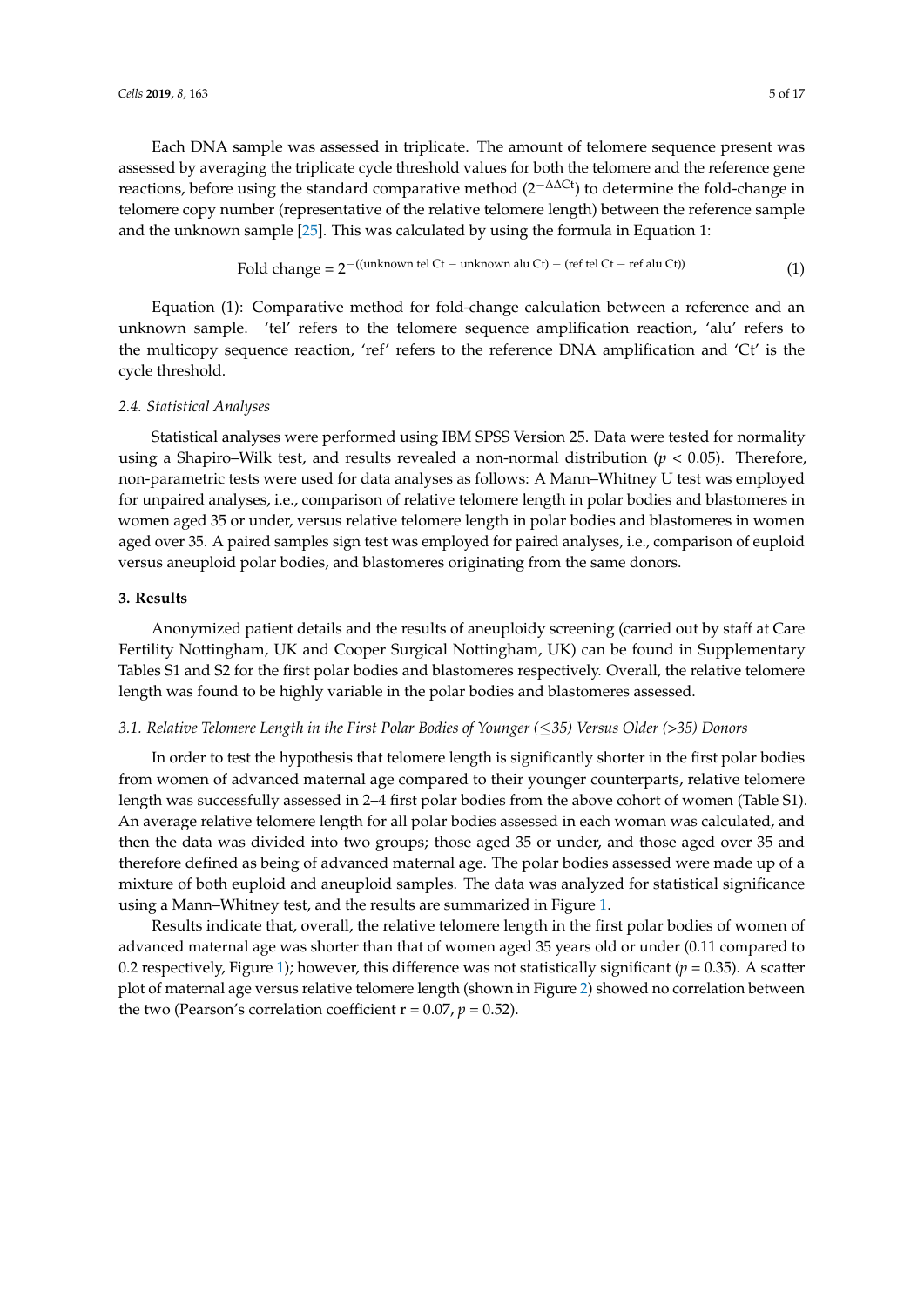<span id="page-6-0"></span>

#### Relative telomere length in first polar bodies

**Figure 1.** Average relative telomere length of all first polar bodies from women aged 35 years old or under ( $n = 13$ ) compared to women of advanced maternal age ( $n = 12$ ). Results show that telomere length is slightly shorter in first polar bodies from women above 35 years old, however, this difference is not statistically significant ( $p = 0.35$ ). The line on the lower end of the whisker represents the minimum T/S ratio, the bottom of the box represents the first quartile, the line through the middle region of the box represents the median T/S ratio, the top of the box represents the third quartile, and the line at the top of the whisker represents the maximum T/S ratio. Circles represent outliers between 1.5 and 3 box lengths from the upper region of the box. Asterisks represent extreme outliers that are more than 3 times the interquartile range from the third quartile.



**Figure 2.** Relative telomere lengths of aneuploid and euploid first polar bodies in relation to maternal **Figure 2.** Relative telomere lengths of aneuploid and euploid first polar bodies in relation to maternal age ( $n = 82$  first polar bodies from  $n = 25$  women). Results indicate no correlation between relative telomere length of first polar bodies and maternal age  $(p = 0.52)$ .

### *(≤ 3.2. Relative Telomere Length in Cleavage Stage Embryos From Younger (*≤*35) Versus Older (>35) Mothers*

was of advanced maternal age (Table S2). From each woman in each cohort an equal number of To test the hypothesis that telomere length is significantly shorter in embryos derived from women of advanced maternal age compared to their younger counterparts the above was repeated, but in single biopsied blastomeres. That is, relative telomere length was assessed in single blastomeres biopsied from a total of 44 embryos from 11 couples in which the woman was 35 years old or under and a total of 42 blastomeres were assessed for telomere length from 11 couples in which the woman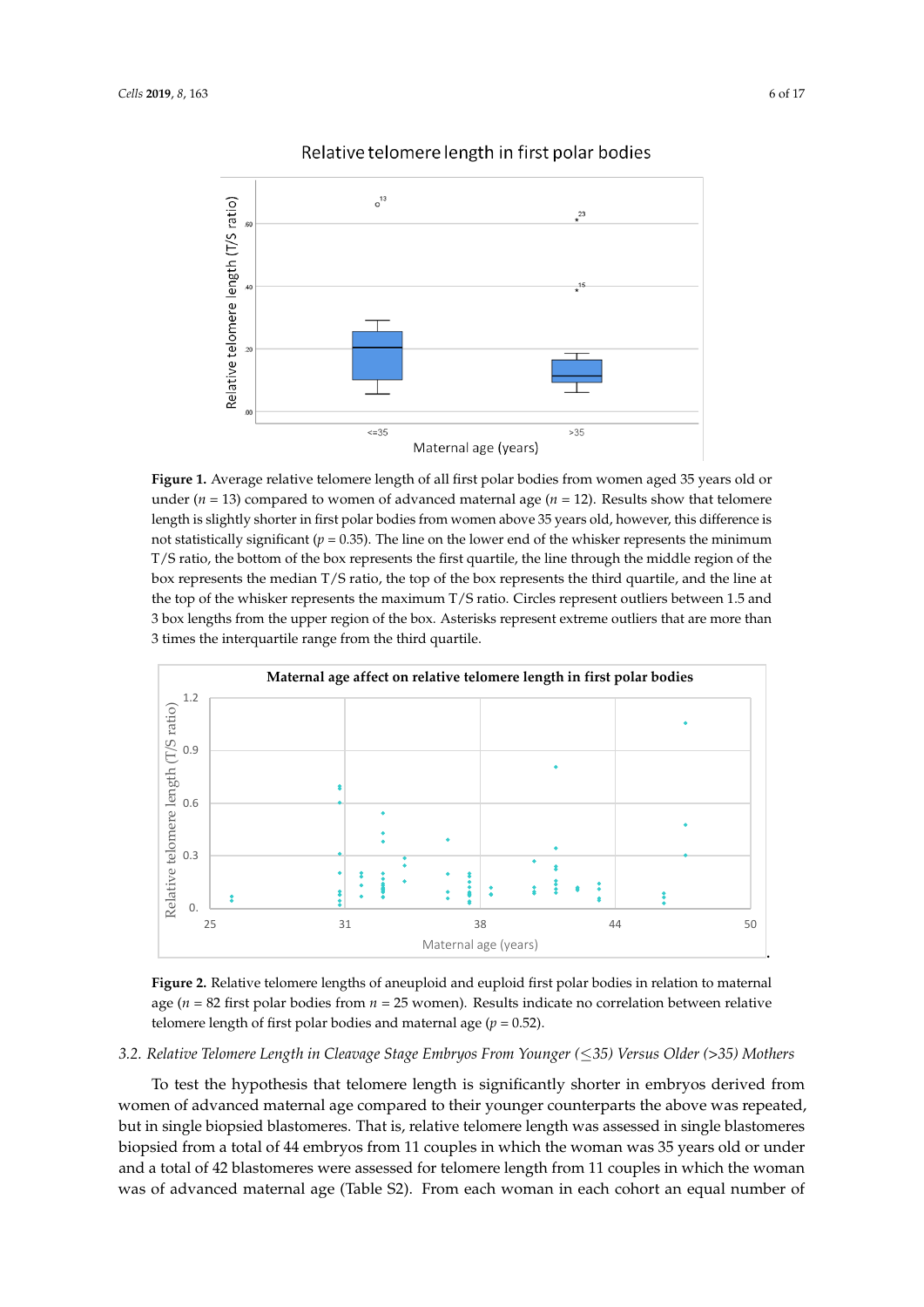<span id="page-7-0"></span>aneuploid and euploid blastomeres were assessed for relative telomere length (i.e., two aneuploid and two euploid). An average relative telomere length for all blastomeres assessed from each couple was calculated and then the data was divided into two groups; those from women aged 35 or under and those aged over 35 and therefore defined as advanced maternal age. Blastomeres assessed were made up of a mixture of both euploid and aneuploid samples. The data was analyzed for statistical significance using a Mann-Whitney test and the results are summarized in Figure [3.](#page-6-0)



#### Relative telomere length in blastomeres

<span id="page-7-1"></span>**Figure 3.** Average relative telomere length in all blastomeres from younger women  $(n = 11)$  compared to those from women of advanced maternal age  $(n = 11)$ . Relative telomere length is shorter in blastomeres derived from couples in which women were younger however this difference was not statistically significant ( $p = 1.0$ ). The line on the lower end of the whisker represents the minimum T/S ratio, the bottom of the box represents the first quartile, the line through the middle region of the box represents the median T/S ratio, the top of the box represents the third quartile and the line at the top of the whisker represents the maximum T/S ratio. Circles represent outliers between 1.5 and 3 box lengths from the upper region of the box. Asterisks represent extreme outliers that are more than 3 times the interquartile range from the 3rd quartile.

Results show that relative telomere length in blastomeres biopsied from cleavage stage embryos from couples in which women were 35 years old or under are shorter than those from couples in which women were over the age of 35 (0.13 compared to 0.2 respectively, Figure [3\)](#page-6-0). However, this difference was not statistically significant  $(p = 1.0)$ .

To confirm this finding, relative telomere length measured from each blastomere was plotted against maternal age (Figure [4\)](#page-7-0). Results showed that, in line with results in Figure [3,](#page-6-0) no correlation existed between the two  $(r = 0.16, p = 0.14)$ .

Overall, evidence shows that although telomere length appeared to be slightly increased in blastomeres derived from cleavage stage embryos from couples in which the woman is of advanced maternal age, this difference was not statistically significant. Therefore, telomere length in the cleavage stage embryo does not appear to be related to maternal age.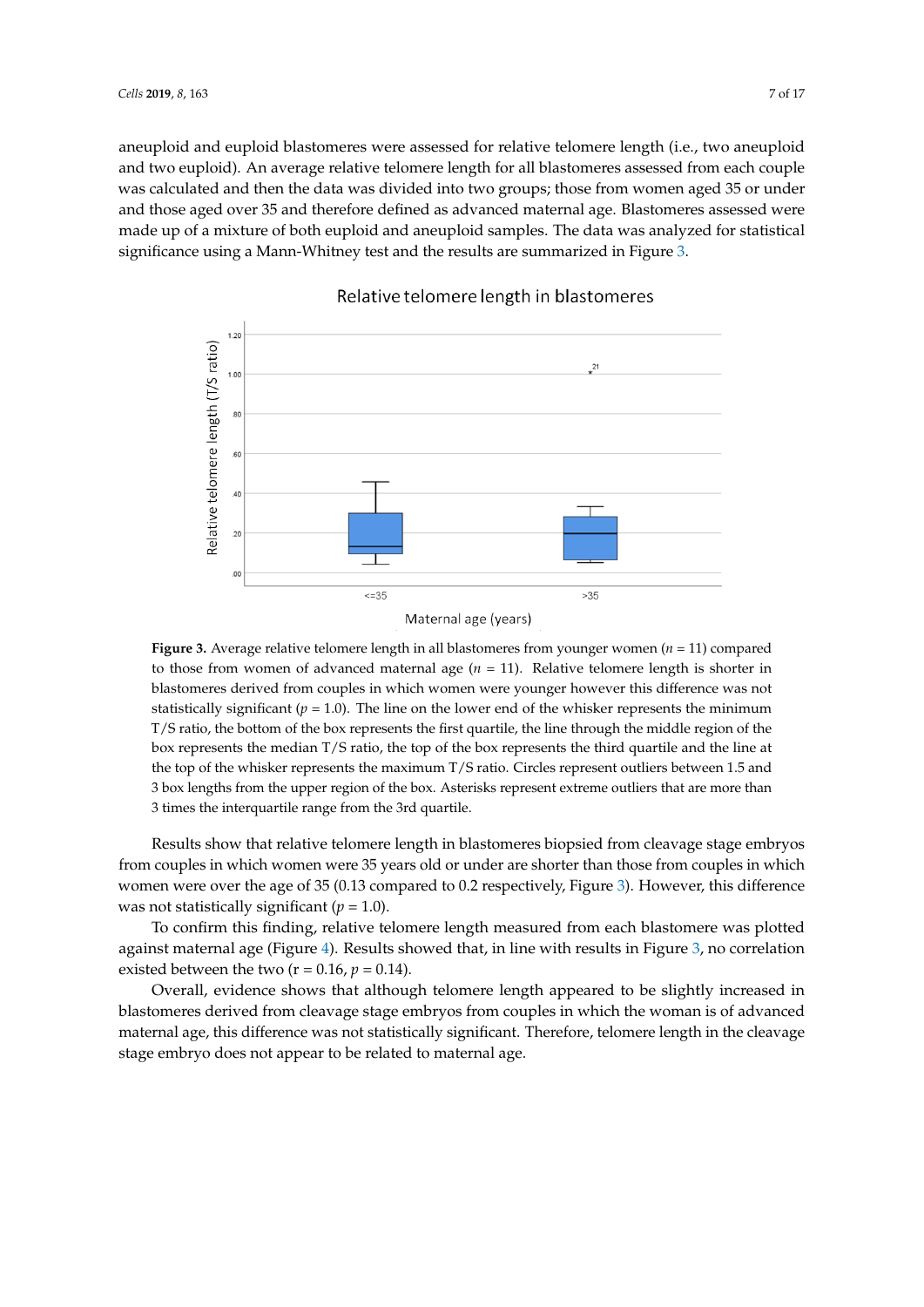![](_page_8_Figure_1.jpeg)

<span id="page-8-0"></span>**Figure 4.** Telomere length in blastomeres from cleavage stage embryos in relation to maternal age (*n* **Figure 4.** Telomere length in blastomeres from cleavage stage embryos in relation to maternal age  $(n = 86$  blastomeres from  $n = 22$  couples). Results show no correlation  $(p = 0.14)$ .

#### *3.3. Relative Telomere Length in Aneuploid Versus Euploid Polar Bodies*

In order to study the relationship between telomere length and aneuploidy in first polar bodies, we tested the hypothesis that telomere length is significantly shorter in first polar bodies that are involved in chromosome segregation errors compared to euploid first polar bodies. Controlling for maternal age and natural variation in inter-individual telomere lengths, a paired analysis was performed by comparing the average telomere length of euploid polar bodies from each woman, to the average telomere length of aneuploid polar bodies from the same women. Average telomere lengths for aneuploid or euploid first polar bodies were calculated from the individual telomere lengths of two aneuploid and two euploid first polar bodies, respectively. Therefore, only those patients from whom two aneuploid and two euploid first polar bodies were available were included in this analysis (*n* = 12 women, total of 24 euploid and 24 aneuploid first polar bodies). The results showed that the average telomere length of aneuploid first polar bodies (0.11) was identical to average telomere length in euploid first polar bodies (0.11) (Figure [5\)](#page-7-1), and a paired samples sign test revealed no statistically significant difference  $(p = 0.39)$ .

![](_page_8_Figure_5.jpeg)

#### **Relative telomere length in aneuploid and euploid first polar bodies**

**Figure 5.** Relative telomere length of aneuploid first polar bodies ( $n = 12$ ) in comparison to euploid first polar bodies ( $n = 12$ ) assessed in all women. Results show no significant difference ( $p = 0.39$ ). The line on the lower end of the whisker represents the minimum T/S ratio, the bottom of the box represents the first quartile, the line through the middle region of the box represents the median T/S ratio, the top of the box represents the third quartile, and the line at the top of the whisker represents the maximum T/S ratio. Circles represent outliers between 1.5 and 3 box lengths from the upper region of the box. Asterisks represent extreme outliers that are more than three times the interquartile range from the third quartile.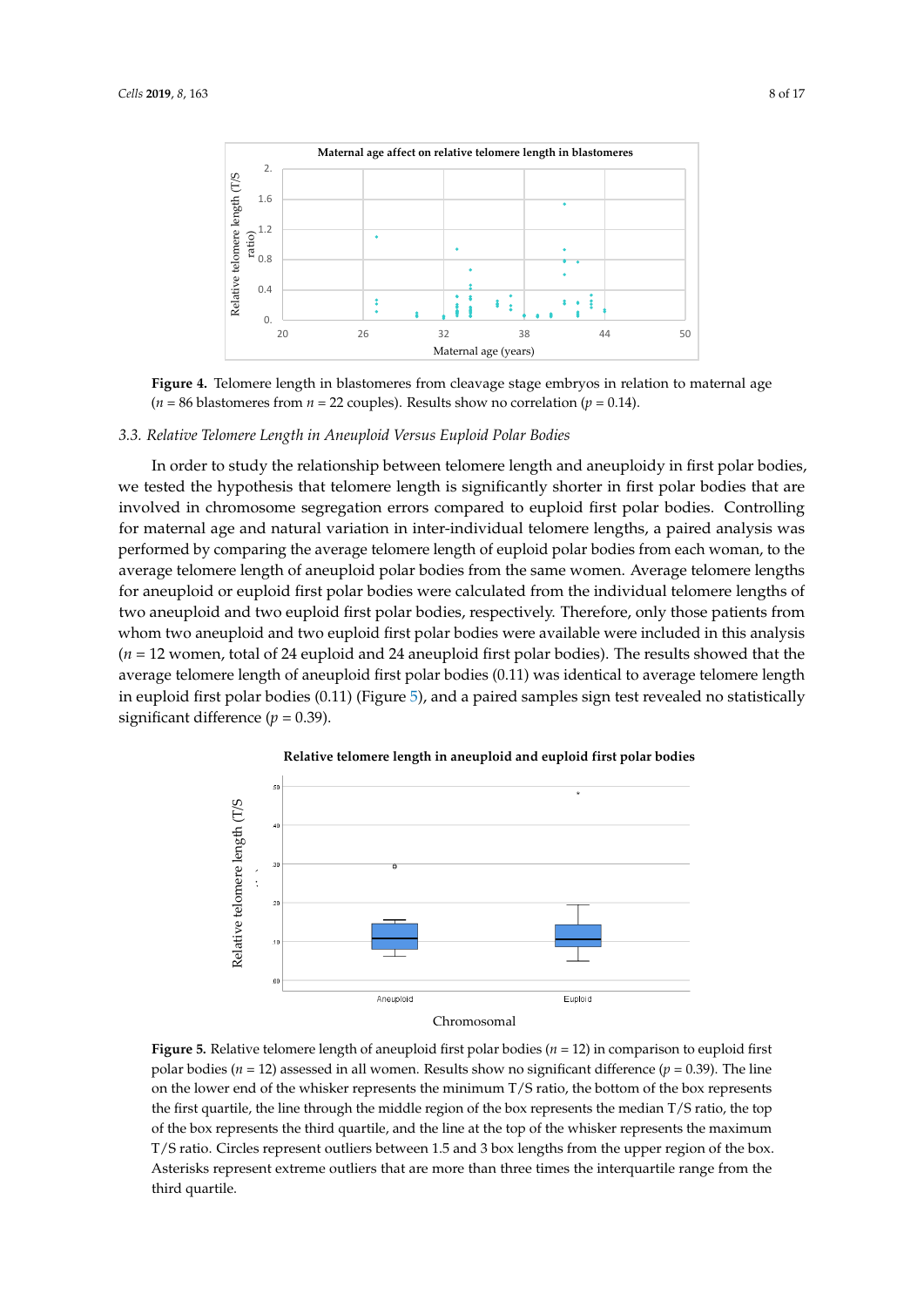<span id="page-9-0"></span>When the data were sub-divided according to maternal age, relative telomere lengths remained identical in euploid polar bodies from women aged 35 years or younger, in comparison to women of advanced maternal age (0.11, *p* = 0.89) as shown in Figure [6.](#page-8-0) In aneuploid polar bodies, relative telomere length was longer in women aged 35 years or younger, compared to women of advanced maternal age (0.17 compared to 0.10, respectively) as shown in Figure [7;](#page-9-0) however this difference was not statistically significant ( $p = 0.16$ ).

![](_page_9_Figure_2.jpeg)

#### Relative telomere length in euploid first polar bodies according to maternal age

<span id="page-9-1"></span>**Figure 6.** Relative telomere length of euploid first polar bodies in women aged 35 years or younger  $(n = 11)$  in comparison to woman over the age of 35  $(n = 11)$ . Results show no significant difference between the groups (*p* = 0.16). The line on the lower end of the whisker represents the minimum T/S ratio, the bottom of the box represents the first quartile, the line through the middle region of the box represents the median T/S ratio, the top of the box represents the third quartile, and the line at the top of the whisker represents the maximum T/S ratio. Circles represent outliers between 1.5 and 3 box lengths from the upper region of the box. Asterisks represent extreme outliers that are more than three times the interquartile range from the 3rd quartile.

#### *3.4. Relative Telomere Length in Aneuploid Versus Euploid Blastomeres*

To test the hypothesis that telomere length is significantly shorter in aneuploid blastomeres compared to euploid blastomeres from sibling embryos, telomere length was assessed in blastomeres derived from aneuploid embryos and compared to that of euploid embryos. Controlling for natural inter-individual variation in telomere length as well as maternal and paternal age, we compared relative telomere lengths in sibling embryos generated in the same IVF cycle. From each couple, two euploid and two aneuploid embryo samples were available; therefore the average telomere length of the two euploid embryos was compared to the average telomere length of the two aneuploid embryos. A total of 84 embryos from 21 couples were assessed. A paired samples sign test was utilized in order to test for a statistically significant difference in relative telomere length in aneuploid embryos, compared to sibling euploid embryos. Results indicated that relative telomere length in aneuploid embryos compared to sibling euploid embryos is variable between cases. While some aneuploid embryos possess shorter telomeres than sibling euploid embryos, others possess longer telomeres. Overall, the telomere length of aneuploid embryos (0.14) compared to euploid embryos (0.18) was not statistically significantly different  $(p = 1.0)$ . This is illustrated in Figure [8.](#page-9-1)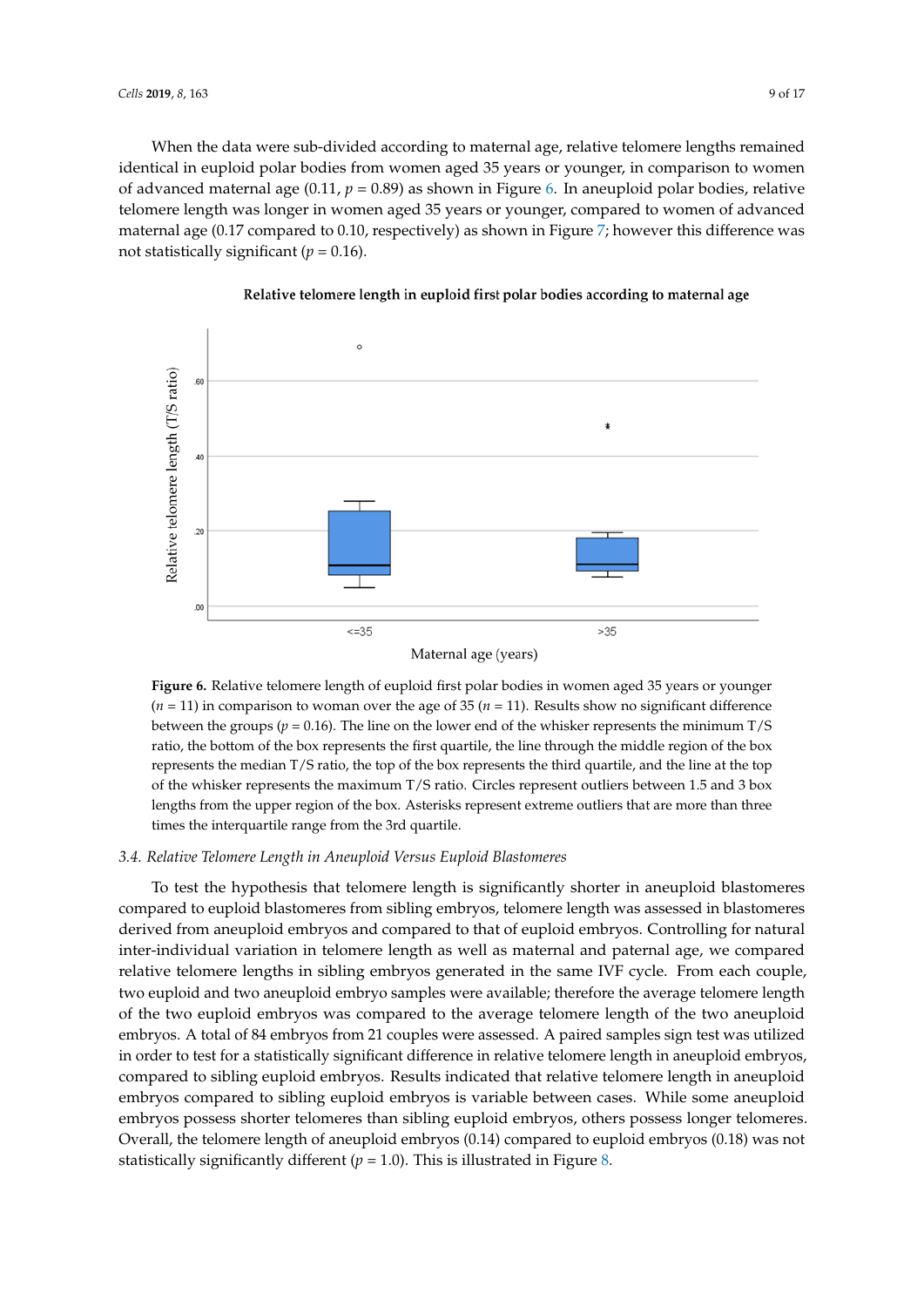![](_page_10_Figure_1.jpeg)

**Relative telomere length in aneuploid first polar bodies according to maternal age**

**Figure 7.** Relative telomere length of aneuploid first polar bodies in women aged 35 years or you **Figure 7.** Relative telomere length of aneuploid first polar bodies in women aged 35 years or younger  $(n = 8)$  in comparison to woman over the age of 35  $(n = 12)$ . Results show no significant difference between the groups ( $p = 0.89$ ). The line on the lower end of the whisker represents the minimum T/S ratio, the bottom of the box represents the first quartile, the line through the middle region of the box represents the median T/S ratio, the top of the box represents the third quartile and the line at the top of the whisker represents the maximum T/S ratio. Circles represent outliers between 1.5 and 3 box lengths from the upper region of the box. Asterisks represent extreme outliers that are more than three times the interquartile range from the third quartile.

#### **Relative telomere length in aneuploid and euploid blastomeres**

![](_page_10_Figure_5.jpeg)

#### Chromosomal status

Figure 8. Relative telomere length of euploid ( $n = 21$ ) and aneuploid ( $n = 21$ ) blastomeres assessed from all couples. Results show no significant difference  $(p = 1.0)$ . The line on the lower end of the whisker represents the minimum T/S ratio, the bottom of the box represents the first quartile, the line through the middle region of the box represents the median T/S ratio, the top of the box represents the third quartile and the line at the top of the whisker represents the maximum T/S ratio. Circles represent outliers between 1.5 and 3 box lengths from the upper region of the box. Asterisks represent extreme outliers that are more than three times the interquartile range from the third quartile.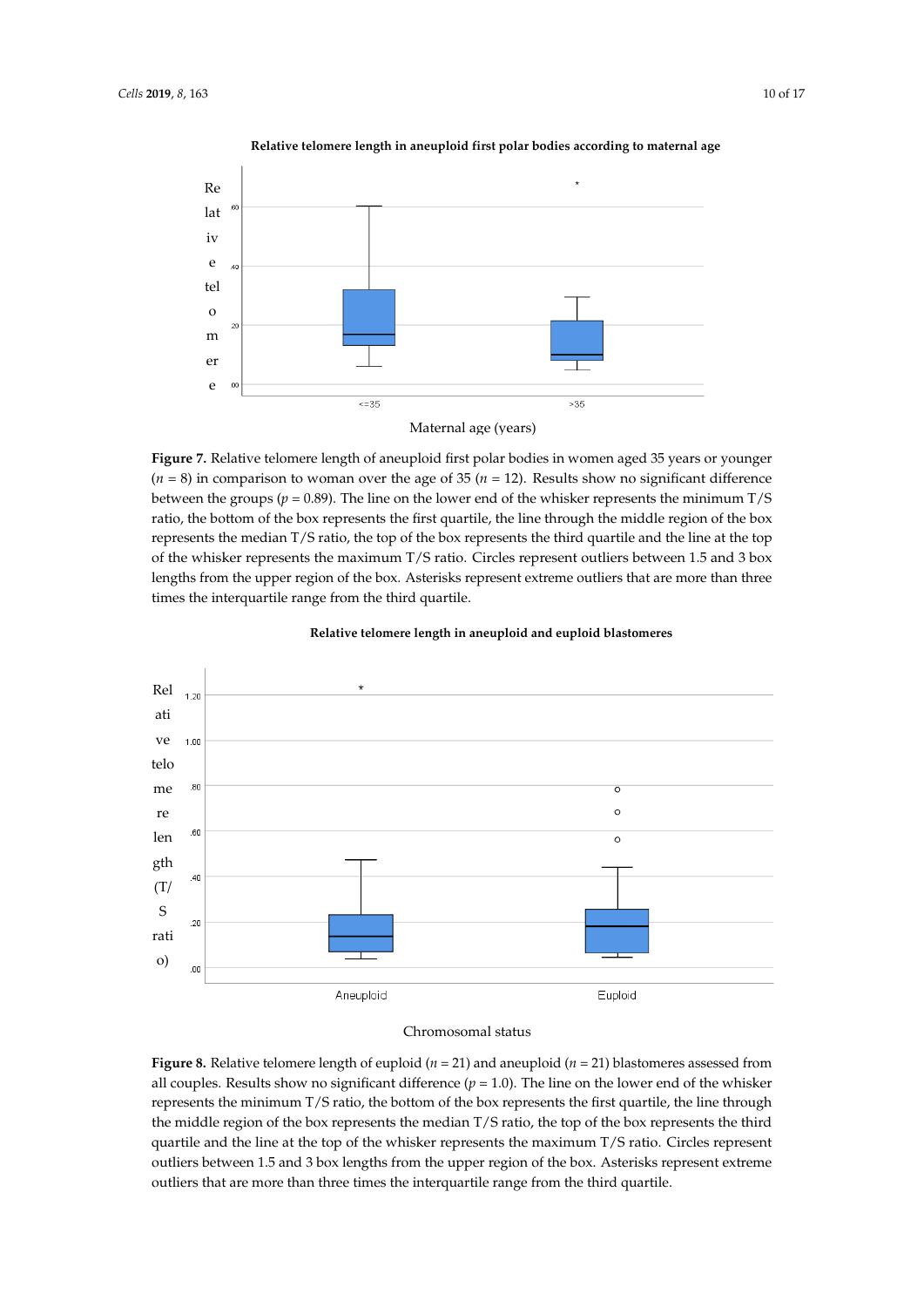Since we were unable to account for the effects of other variables that might influence telomere length in these embryos (including paternal age effects), we did not further sub-divide and analyze these data according to maternal age.

#### **4. Discussion**

In this study, we assessed relative telomere length in the first polar bodies and blastomeres of cleavage stage embryos using a qRT-PCR methodology that was specifically designed for use with WGA DNA from single cells. We investigated the relationship between maternal age and relative telomere length in these cells, and whether shortened telomeres are involved in chromosome segregation errors during meiosis and early cleavage events. Our data showed that telomere length was highly variable in first polar bodies and blastomeres of cleavage stage embryos, in keeping with other published data [\[23,](#page-14-7)[29](#page-14-13)[,30\]](#page-14-14). This is also in keeping with other available data, which shows that telomere length is known to be highly variable among all other study populations assessed to date, including fetus', newborns, infants and adults [\[31–](#page-14-15)[37\]](#page-14-16). Our data additionally indicate that advanced maternal age (>35 years) is not associated with a difference in polar body or embryo telomere length, in comparison to younger maternal age (≤35 years). Furthermore, our results also demonstrate no correlation between telomere length and increasing maternal age in polar bodies and embryos. Finally, no differences in relative telomere length were observed between aneuploid and euploid first polar bodies and blastomeres.

Our observation that advanced maternal age is not associated with a difference in the relative telomere length of first polar bodies is in line with previous observations using quantitative fluorescence in situ hybridization (QFISH) analysis in oocytes. Therefore, our analysis of relative telomere length in 82 polar bodies adds further weight to previous findings in a study that assessed 26 oocytes [\[23\]](#page-14-7). It is possible that this finding can be explained by the maintenance of telomere length in the oocyte by telomerase activity. Indeed, available data indicate that telomerase is expressed in the oocyte at all stages of oogenesis in humans [\[38\]](#page-14-17) and other mammals [\[39](#page-15-0)[,40\]](#page-15-1). Furthermore, it is also possible that telomere length could be maintained in the oocyte by homologous recombination-based telomere lengthening mechanisms, known as alternative lengthening of telomeres (ALT), though evidence to support this is currently lacking in the published literature.

Alternatively, it is important to recognize that our results may be the consequence of the narrow age range of the mothers sampled in this study (26–47 years; age range 21 years). The majority of samples in our study were from women in their 30s, with only a few individuals outside of this age range. Other studies that have shown a relationship between telomere length and chronological age in a variety of cell types from both men and women have generally included a broader range of ages, from infancy and childhood to old age [\[37,](#page-14-16)[41,](#page-15-2)[42\]](#page-15-3). Therefore, the age range available for inclusion in our own study may not have been powerful enough to show such an affect. Moreover, all women included in this study were undergoing fertility treatment, and therefore may not be representative of a normal population. For ethical reasons it is not possible to obtain female gametes from healthy, fertile women and therefore the limitation that we describe in our methodology applies to all published studies in this area. It is possible that a proportion of women included were pursuing fertility treatment for male factor infertility, and therefore may be considered as being healthy and fertile; however, data regarding the cause of fertility was not collected.

To the best of our knowledge, our finding that advanced maternal age does not affect telomere length in cleavage stage embryos is novel, and it appears to be specific to the cleavage stage embryo. Data from a previous study by Mania et al. showed that telomere length is reduced in embryos derived from women of advanced maternal age at day five post-fertilization. However, only 35 embryos from seven couples were assessed in Mania's study, whereas in the present study, a total of 84 embryos from 22 couples were assessed. Furthermore not all embryos developed at the same rate in Mania's study, and thus blastocysts, morulae, and arrested embryos were included in the analysis. Therefore the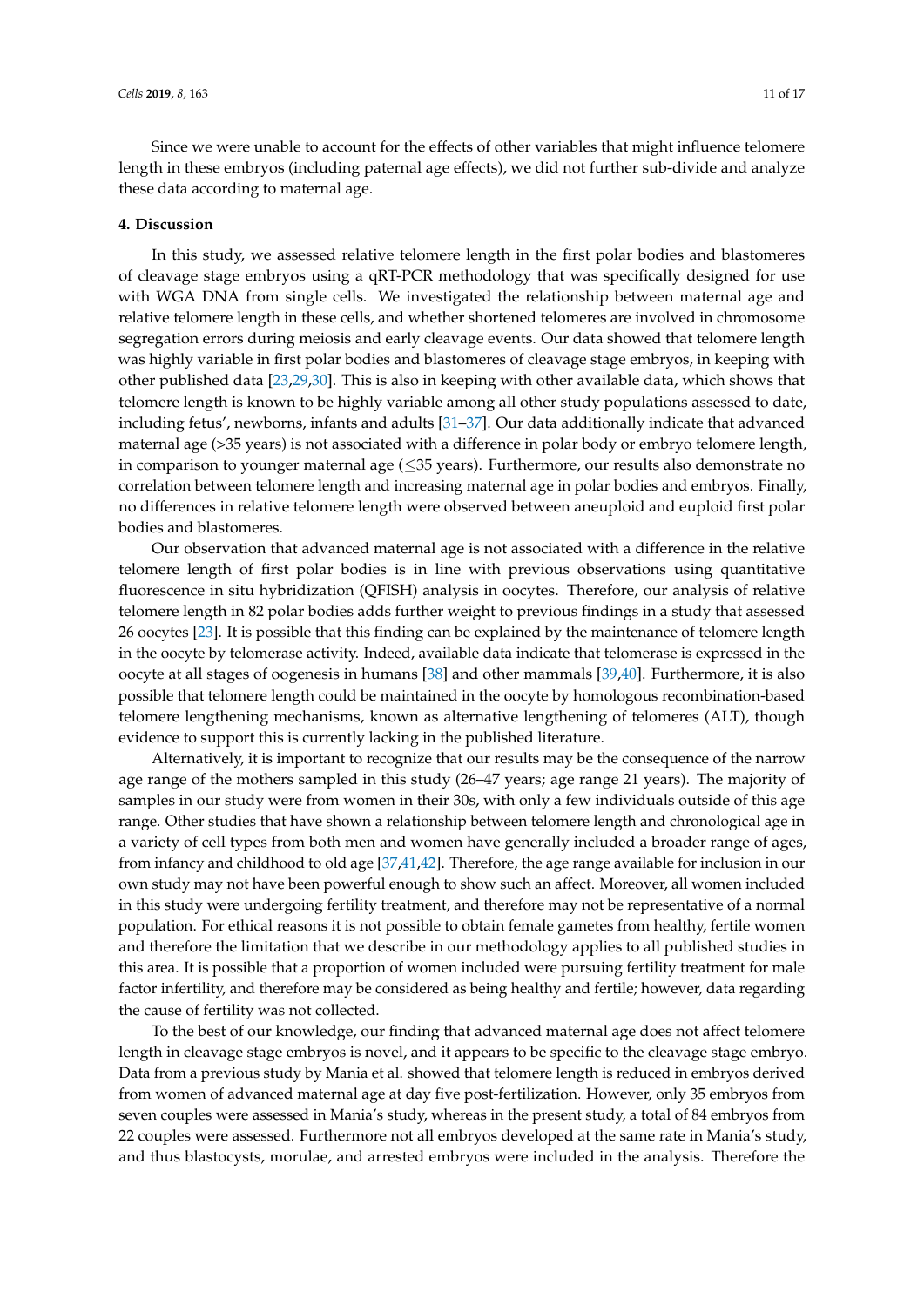contribution of developmental delay on telomere length cannot be excluded [\[30\]](#page-14-14), which has previously been related to reduced telomere length in day 3 embryos [\[17\]](#page-14-6).

Although our finding that advanced maternal age does not affect telomere length in cleavage stage embryos is in keeping with our initial observation that maternal age does not affect telomere length in first polar bodies, the results may additionally be affected by the paternal contribution to telomere length in the developing embryo. Several studies have previously identified that paternal age is positively correlated with sperm telomere length [\[23,](#page-14-7)[41,](#page-15-2)[43\]](#page-15-4), and that telomere length in the offspring is paternally inherited [\[44–](#page-15-5)[46\]](#page-15-6). However, details of paternal age in the present study were not available, and therefore they could not be assessed in relation to embryo telomere lengths. Alternatively, mechanisms of telomere lengthening in the developing embryo may explain the results obtained here. Although it is generally accepted that telomerase activity becomes most active at the blastocyst stage of development, leading to increased telomere length [\[22](#page-14-5)[,24](#page-14-8)[,26](#page-14-10)[,28,](#page-14-12)[29,](#page-14-13)[38\]](#page-14-17), it is possible that recombination based mechanisms of telomere lengthening may play a role in earlier cleavage stage embryos [\[47\]](#page-15-7). While this has not been demonstrated in human embryos to date, it has previously been observed in mice [\[47\]](#page-15-7).

Our finding that relative telomere length is not altered between aneuploid and euploid first polar bodies is in contrast to previous observations by Treff et al., who showed that telomere length is reduced in aneuploid compared to sibling euploid polar bodies. However, in Treff's analyses, only nine polar bodies were assessed [\[24\]](#page-14-8), whereas in our own study, we assessed 82 polar bodies from 25 couples. One possible explanation for the observation found here could be that, while shortened telomeres may result in impaired synapsis and recombination events leading to aneuploidy, such an event may be limited to those chromosomes with critically short telomeres [\[48\]](#page-15-8). Since qRT-PCR analysis cannot determine the telomere lengths of individual chromosomes, it is possible that overall relative telomere length is not reflective of critical telomere length that is sufficient to cause aneuploidy in a selection of chromosomes [\[48\]](#page-15-8). Furthermore, it is possible that the high level of natural variation observed in telomere length in our study could have masked any effects that could be related to ploidy status. Telomere length is also known to be heterogeneous among different chromosomes, and therefore once again, it may be that natural variability in telomere lengths of the specific chromosome involved in aneuploidy generation contributed to the overall observations in the present study [\[49\]](#page-15-9). Alternatively, should telomerase or ALT be active in the oocyte, as suggested earlier, telomere lengths in polar bodies and oocytes may be stabilized. If true, the events leading to aneuploidy must occur by some means other than those directly resulting from shortened telomeres, e.g., inefficient checkpoint mechanisms during meiosis [\[50](#page-15-10)[,51\]](#page-15-11).

Finally, our results also show that telomere shortening is not related to chromosome segregation errors in the cleavage stage embryo. This finding is in contrast to that which has previously been shown by Treff et al., whom showed that telomere length is reduced in aneuploid cleavage stage embryos in comparison to sibling euploid embryos. However in that study, only 18 embryos (nine aneuploid and nine euploid) from a total of nine couples were assessed [\[24\]](#page-14-8), whereas in the current study, 84 embryos (42 aneuploid and 42 euploid) from a total of 21 couples were assessed. Thus, it is possible that the discrepancies in these data might be due to the limited sample size in the previous study. Further and as previously discussed, it is possible that the high variability in telomere length observed here and by others may have masked any effects relating to aneuploidy generation in embryos. Another explanation for the findings of our own study and that of Treff et al. lies in the assumption that a single blastomere from each embryo is representative of the entire embryo. Many studies before this have identified that embryos (and in particular cleavage stage embryos) are prone to mosaicism [\[52](#page-15-12)[–54\]](#page-15-13), in which daughter cells are not genetically identical. Previous studies have also shown that telomere length is not identical among different blastomeres of the same embryo [\[23\]](#page-14-7). Thus, it is possible that the blastomeres sampled from the embryos included in this study may not have been reflective of the embryo as a whole. Unfortunately, it was not possible to obtain all blastomeres from any embryo in the present study and therefore, this phenomenon could not be explored.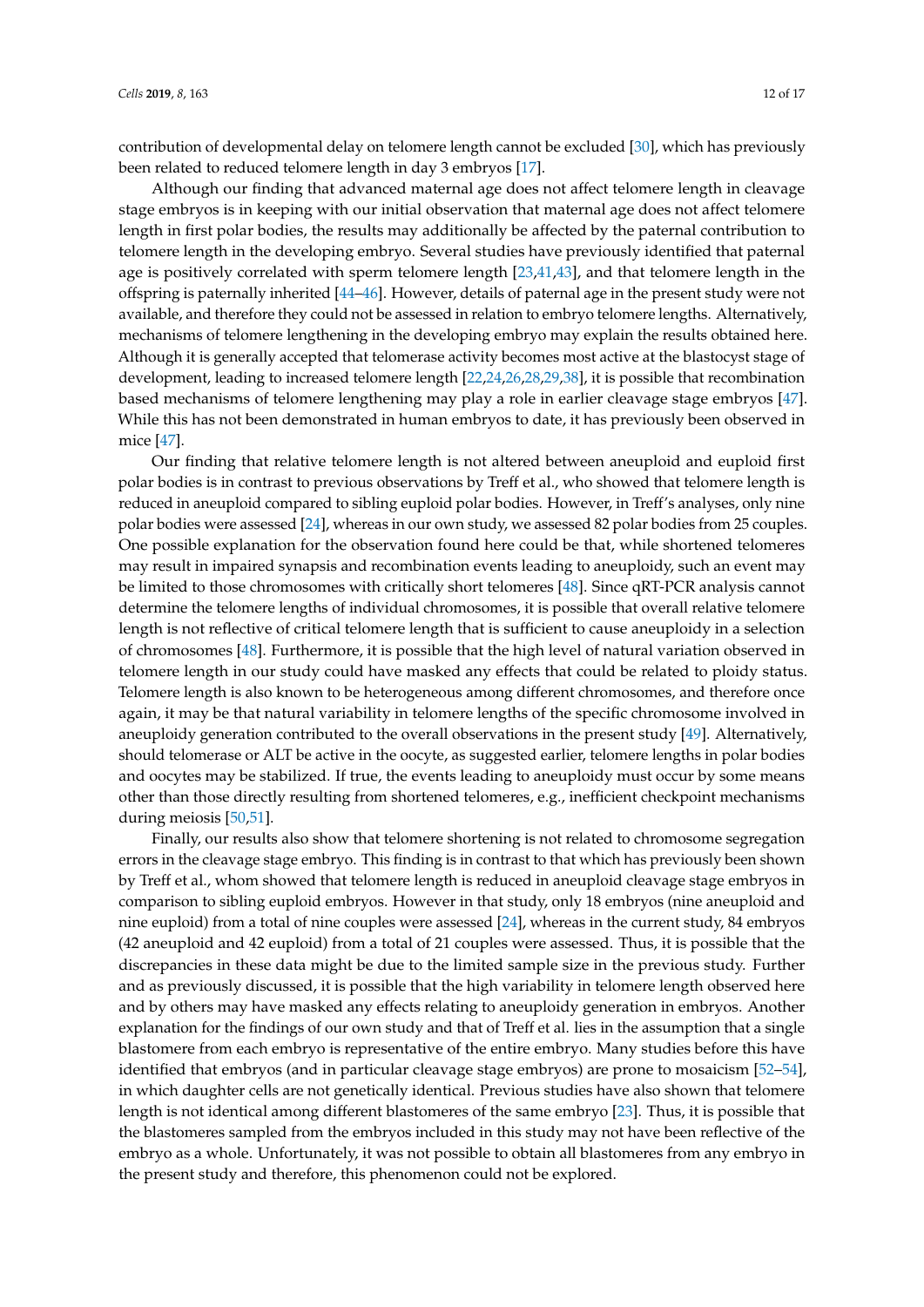The strengths of our study lie in the fact that this is the largest study to date to assess relative telomere length in polar bodies and blastomeres from cleavage stage embryos; a total of 82 polar bodies and 86 blastomeres were assessed for relative telomere length, which was averaged across 25 and 22 couples, respectively. The data presented here adds further information to what is currently published, and additionally offers the benefits of the inclusion of solely polar bodies from good quality oocytes and blastomeres from good quality embryos, as assessed by a trained embryologist. However, it is possible that our data are limited by technical factors in the methodology used. Due to the nature of the samples, (WGA DNA from biopsied first polar bodies and blastomeres from cleavage stage embryos), it was not possible to analyze telomere length by the classic telomere restriction fragment (TRF) analysis, because this requires at least 1–2 µg of intact DNA. The process of WGA produces long fragments of DNA representing the whole genome, but it is impossible for the DNA to remain intact in its native form. It was also impossible to use QFISH as others have done, as this technique requires intact whole cells, whereas our samples were lyzed prior to WGA. Therefore, we chose to use qRT-PCR to assess telomere length in single cells [\[24\]](#page-14-8). Traditionally, relative quantitation of telomere length using qRT-PCR takes advantage of a single copy reference gene [\[27,](#page-14-11)[55\]](#page-15-14); however, we chose not to use a single copy reference gene methodology due to the well-characterized issues surrounding single locus bias following WGA [\[56\]](#page-15-15). In addition, the use of a multicopy reference gene is thought to reduce bias resulting from the presence of aneuploidy, which could result in the calculation of artificially short TS ratios in cases where missing chromosomes would lead to fewer telomere repeat copies, or artificially long TS ratios in cases where extra chromosomes would lead to extra telomere repeat copies [\[24\]](#page-14-8). However, the possibility of under- or over-representation of one or both target sequences cannot be excluded. Previous observations suggest that there are inter-individual differences in the copy numbers of Alu repeats [\[57,](#page-15-16)[58\]](#page-15-17), and therefore, this inter-individual heterogeneity in Alu copy number could conceivably impact upon subsequent relative telomere length quantification. In future studies, it may be prudent to identify and to assess a different multicopy reference loci that is not susceptible to inter-individual variability. Alternatively, the inclusion of more than one reference locus may help to reduce this effect.

<span id="page-13-5"></span><span id="page-13-4"></span><span id="page-13-3"></span><span id="page-13-2"></span><span id="page-13-1"></span><span id="page-13-0"></span>Finally, it would have been instructive to have established the aetiological cause of infertility in our study cohort in order to include this information in our analyses and conclusions. However, access to patient clinical notes was not a requirement for aneuploidy screening, and therefore these were not provided at the time of sample submission. It was not possible retrospectively to request patient consent for these notes, due to the time frame in which the samples were collected (between 2011 and 2013). Having said that, in many cases, the reasons for infertility are multifactorial, and in some cases (15–30%), the reason for infertility is undefined (idiopathic) [\[59\]](#page-15-18). As a result, we considered that even if it was possible to request patient consent for access to clinical notes, it would be unlikely that this would reveal any meaningful trends in the sample population included in our study.

#### <span id="page-13-6"></span>**5. Conclusions**

<span id="page-13-11"></span><span id="page-13-10"></span><span id="page-13-9"></span><span id="page-13-8"></span><span id="page-13-7"></span>To the best of our knowledge, this is the largest study to directly address telomere length in human female gametes, and the first to do the same in human cleavage stage embryos in relation to maternal age. It is also the largest study to address telomere length in female gametes and cleavage stage embryos in relation to chromosome segregation errors. Previous studies have shown that reduced telomere length is associated with chromosome instability [\[60\]](#page-16-0), impaired synapsis and recombination in female gametes in the mouse model [\[18](#page-14-2)[,61\]](#page-16-1), which is in turn linked to aneuploidy [\[18\]](#page-14-2) in the embryo. However, the results presented here suggest that telomere shortening is not related to female reproductive ageing in humans.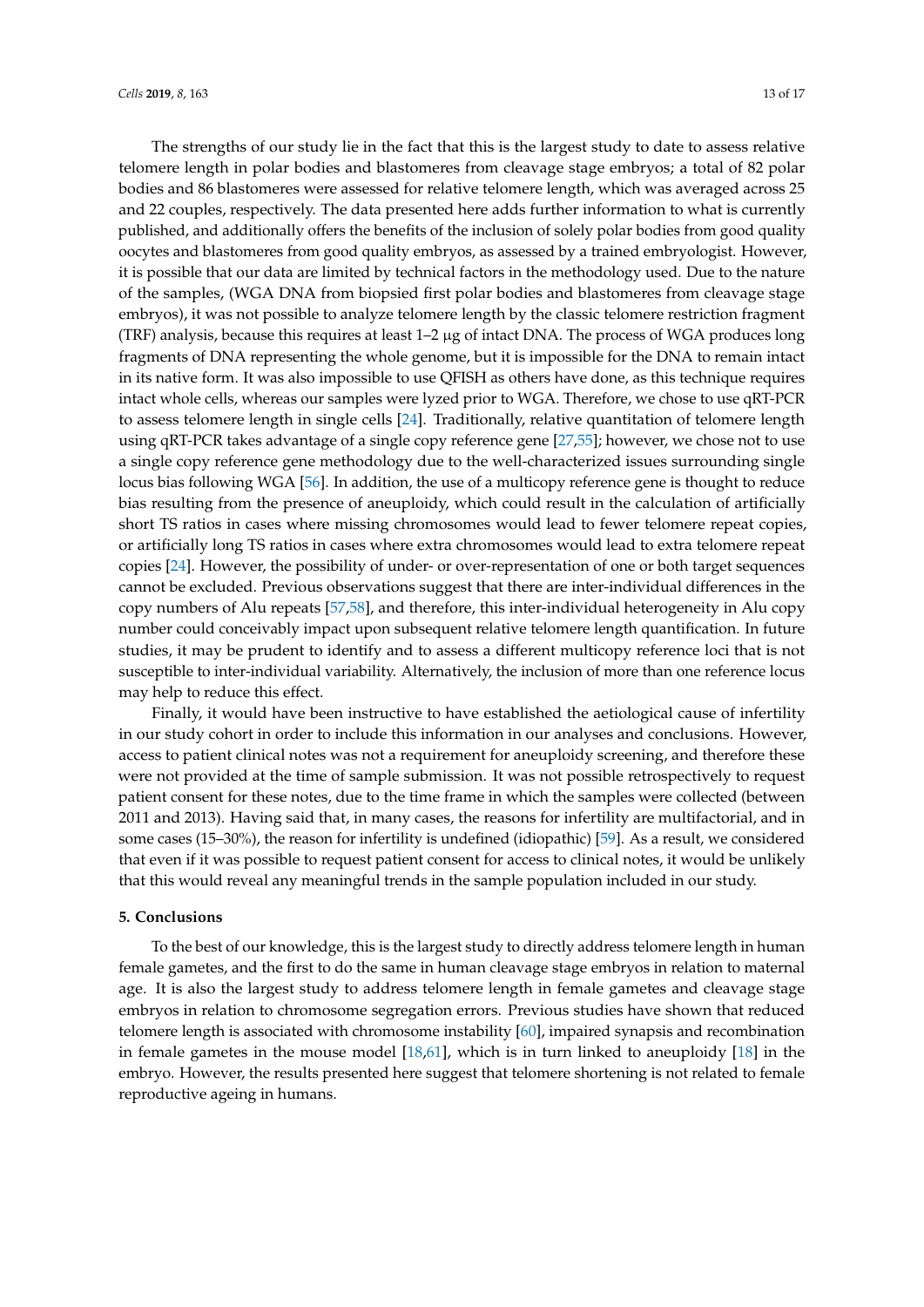<span id="page-14-6"></span><span id="page-14-0"></span>**Supplementary Materials:** The following are available online. Table S1: Anonymized patient details, and results of aneuploidy screening in first polar bodies following assessment, using the 24 Sure preimplantation genetic screening kit. 'complex' refers to aneuploid results involving four or more chromosomes, 'n/a' is not applicable (i.e., no aneuploid polar body available); Table S2: Patient details and results of aneuploidy screening in blastomeres biopsied from cleavage stage embryos following assessment by using the 24 Sure preimplantation genetic screening kit. 'Complex' refers to aneuploid results involving four or more chromosomes, 'n/a' is not applicable (i.e., no embryo available), 'del' refers to a deletion with the chromosome involved identified in the first set of brackets and the portion deleted identified in the second brackets, 'dup' refers to a duplication with the chromosome involved identified in the first set of brackets and the portion duplicated identified in the second brackets.

<span id="page-14-2"></span><span id="page-14-1"></span>**Author Contributions:** Conceptualization, K.T. and D.K.G.; Methodology, K.T., C.L. and H.R.; Validation, K.T., C.L. and H.R.; Formal Analysis, K.T.; Data Curation, K.T., C.L. and H.R.; Writing—Original Draft Preparation, K.T., V.V. and D.K.G.; Writing—Review & Editing, K.T., V.V., C.L. and D.K.G.; Supervision, D.K.G.; Project Administration, K.T., C.L. and H.R.; Funding Acquisition, D.K.G.".

<span id="page-14-4"></span><span id="page-14-3"></span>**Funding:** This research was funded by the Medical Research Council (grant number MRC G1000392) and Digital Scientific UK.

<span id="page-14-5"></span>**Conflicts of Interest:** The authors declare no conflict of interest. The funders had no role in the design of the study; in the collection, analyses, or interpretation of data; in the writing of the manuscript, and in the decision to publish the results.

#### <span id="page-14-7"></span>**References**

- <span id="page-14-8"></span>1. Cimadomo, D.; Fabozzi, G.; Vaiarelli, A.; Ubaldi, N.; Ubaldi, F.M.; Rienzi, L. Impact of maternal age on oocyte and embryo competence. *Front. Endocrin.* **2018**, *9*. [\[CrossRef\]](http://dx.doi.org/10.3389/fendo.2018.00327) [\[PubMed\]](http://www.ncbi.nlm.nih.gov/pubmed/30008696)
- <span id="page-14-9"></span>2. Hassold, T.; Hunt, P. To err (meiotically) is human: The genesis of human aneuploidy. *Nat. Rev. Genet.* **2001**, *2*, 280–291. [\[CrossRef\]](http://dx.doi.org/10.1038/35066065) [\[PubMed\]](http://www.ncbi.nlm.nih.gov/pubmed/11283700)
- <span id="page-14-10"></span>3. Aymé, S.; Lippman-Hand, A. Maternal-age effect in aneuploidy: Does altered embryonic selection play a role? *Am. J. Hum. Genet.* **1982**, *34*, 558. [\[PubMed\]](http://www.ncbi.nlm.nih.gov/pubmed/6213153)
- 4. Capalbo, A.; Hoffmann, E.R.; Cimadomo, D.; Maria Ubaldi, F.; Rienzi, L. Human female meiosis revised: New insights into the mechanisms of chromosome segregation and aneuploidies from advanced genomics and time-lapse imaging. *Hum. Reprod. Update* **2017**, *23*, 706–722. [\[CrossRef\]](http://dx.doi.org/10.1093/humupd/dmx026) [\[PubMed\]](http://www.ncbi.nlm.nih.gov/pubmed/28961822)
- <span id="page-14-12"></span><span id="page-14-11"></span>5. Kubicek, D.; Hornak, M.; Horak, J.; Navratil, R.; Tauwinklova, G.; Rubes, J.; Vesela, K. Incidence and origin of meiotic whole and segmental chromosomal aneuploidies detected by karyomapping. *Reprod. Bio. Med. Online* **2018**. [\[CrossRef\]](http://dx.doi.org/10.1016/j.rbmo.2018.11.023)
- <span id="page-14-13"></span>6. Dorland, M.; Van Kooij, R.; Te Velde, E. General ageing and ovarian ageing. *Maturitas* **1998**, *30*, 113–118. [\[CrossRef\]](http://dx.doi.org/10.1016/S0378-5122(98)00066-8)
- <span id="page-14-14"></span>7. Freeman, S.B.; Yang, Q.; Allran, K.; Taft, L.F.; Sherman, S.L. Women with a reduced ovarian complement may have an increased risk for a child with Down syndrome. *Am. J. Hum. Genet.* **2000**, *66*, 1680–1683. [\[CrossRef\]](http://dx.doi.org/10.1086/302907)
- <span id="page-14-15"></span>8. Munné, S.; Chen, S.; Fischer, J.; Colls, P.; Zheng, X.; Stevens, J.; Escudero, T.; Oter, M.; Schoolcraft, B.; Simpson, J.L. Preimplantation genetic diagnosis reduces pregnancy loss in women aged 35 years and older with a history of recurrent miscarriages. *Fertil. Steril.* **2005**, *84*, 331–335. [\[CrossRef\]](http://dx.doi.org/10.1016/j.fertnstert.2005.02.027) [\[PubMed\]](http://www.ncbi.nlm.nih.gov/pubmed/16084873)
- 9. Navot, D.; Bergh, R.; Williams, M.A.; Garrisi, G.J.; Guzman, I.; Sandler, B.; Grunfeld, L. Poor oocyte quality rather than implantation failure as a cause of age-related decline in female fertility. *Lancet* **1991**, *337*, 1375–1377. [\[CrossRef\]](http://dx.doi.org/10.1016/0140-6736(91)93060-M)
- 10. Lamb, N.E.; Freeman, S.B.; Savage-Austin, A.; Pettay, D.; Taft, L.; Hersey, J.; Gu, Y.; Shen, J.; Saker, D.; May, K.M. Susceptible chiasmate configurations of chromosome 21 predispose to non–disjunction in both maternal meiosis I and meiosis II. *Nat. Genet.* **1996**, *14*, 400–405. [\[CrossRef\]](http://dx.doi.org/10.1038/ng1296-400)
- 11. Keefe, D.L.; Marquard, K.; Liu, L. The telomere theory of reproductive senescence in women. *Curr. Opin. Obstet. Gynecol.* **2006**, *18*, 280–285. [\[CrossRef\]](http://dx.doi.org/10.1097/01.gco.0000193019.05686.49) [\[PubMed\]](http://www.ncbi.nlm.nih.gov/pubmed/16735827)
- 12. Edwards, R. Are oocytes formed and used sequentially in the mammalian ovary? *Philos. Trans. R. Soc. Lond. B Biol. Sci.* **1970**, *259*, 103–105. [\[CrossRef\]](http://dx.doi.org/10.1098/rstb.1970.0049) [\[PubMed\]](http://www.ncbi.nlm.nih.gov/pubmed/4399054)
- <span id="page-14-16"></span>13. Polani, P.E.; Crolla, J.A. A test of the production line hypothesis of mammalian oogenesis. *Hum. Genet.* **1991**, *88*, 64–70. [\[CrossRef\]](http://dx.doi.org/10.1007/BF00204931) [\[PubMed\]](http://www.ncbi.nlm.nih.gov/pubmed/1959927)
- <span id="page-14-17"></span>14. Passos, J.o.F.; von Zglinicki, T. Mitochondria, telomeres and cell senescence. *Exp. Gerontol.* **2005**, *40*, 466–472. [\[CrossRef\]](http://dx.doi.org/10.1016/j.exger.2005.04.006)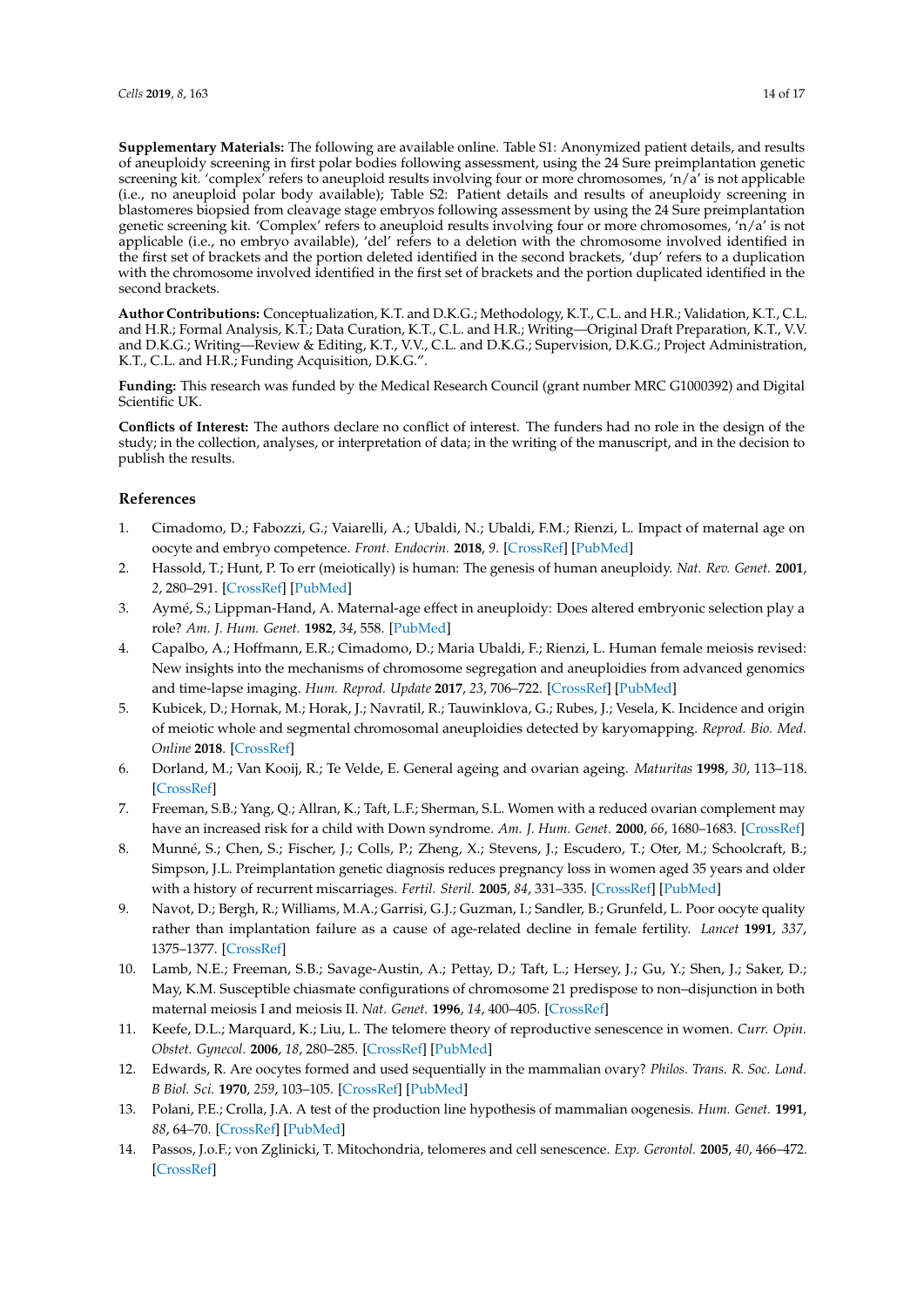- <span id="page-15-0"></span>15. Cooper, J.P.; Watanabe, Y.; Nurse, P. Fission yeast Taz1 protein is required for meiotic telomere clustering and recombination. *Nature* **1998**, *392*, 828–831. [\[CrossRef\]](http://dx.doi.org/10.1038/33947) [\[PubMed\]](http://www.ncbi.nlm.nih.gov/pubmed/9572143)
- <span id="page-15-1"></span>16. Dernburg, A.F.; Sedat, J.W.; Cande, W.Z.; Bass, H.W. *Cytology of Telomeres*; Cold Spring Harbor Laboratory: New York, NY, USA, 1995; Volume 29, pp. 295–338.
- <span id="page-15-2"></span>17. Keefe, D.L.; Franco, S.; Liu, L.; Trimarchi, J.; Cao, B.; Weitzen, S.; Agarwal, S.; Blasco, M.A. Telomere length predicts embryo fragmentation after in vitro fertilization in women—toward a telomere theory of reproductive aging in women. *Am. J. Obstet. Gynecol.* **2005**, *192*, 1256–1260. [\[CrossRef\]](http://dx.doi.org/10.1016/j.ajog.2005.01.036) [\[PubMed\]](http://www.ncbi.nlm.nih.gov/pubmed/15846215)
- <span id="page-15-3"></span>18. Liu, L.; Franco, S.; Spyropoulos, B.; Moens, P.B.; Blasco, M.A.; Keefe, D.L. Irregular telomeres impair meiotic synapsis and recombination in mice. *Proc. Natl. Acad. Sci. USA* **2004**, *101*, 6496–6501. [\[CrossRef\]](http://dx.doi.org/10.1073/pnas.0400755101) [\[PubMed\]](http://www.ncbi.nlm.nih.gov/pubmed/15084742)
- <span id="page-15-4"></span>19. Nimmo, E.R.; Pidoux, A.L.; Perry, P.E.; Allshire, R.C. Defective meiosis in telomere-silencing mutants of Schizosaccharomyces pombe. *Nature* **1998**, *392*, 825–828. [\[CrossRef\]](http://dx.doi.org/10.1038/33941)
- <span id="page-15-5"></span>20. Liu, L.; Blasco, M.A.; Keefe, D.L. Requirement of functional telomeres for metaphase chromosome alignments and integrity of meiotic spindles. *EMBO Rep.* **2002**, *3*, 230–234. [\[CrossRef\]](http://dx.doi.org/10.1093/embo-reports/kvf055) [\[PubMed\]](http://www.ncbi.nlm.nih.gov/pubmed/11882542)
- 21. Liu, L.; Blasco, M.A.; Trimarchi, J.R.; Keefe, D.L. An essential role for functional telomeres in mouse germ cells during fertilization and early development. *Dev. Biol.* **2002**, *249*, 74–84. [\[CrossRef\]](http://dx.doi.org/10.1006/dbio.2002.0735)
- 22. Ghosh, S.; Feingold, E.; Chakraborty, S.; Dey, S.K. Telomere length is associated with types of chromosome 21 nondisjunction: A new insight into the maternal age effect on Down syndrome birth. *Hum. Genet.* **2010**, *127*, 403–409. [\[CrossRef\]](http://dx.doi.org/10.1007/s00439-009-0785-8) [\[PubMed\]](http://www.ncbi.nlm.nih.gov/pubmed/20063167)
- <span id="page-15-7"></span><span id="page-15-6"></span>23. Turner, S.; Hartshorne, G.M. Telomere lengths in human pronuclei, oocytes and spermatozoa. *Mol. Hum. Reprod.* **2013**. [\[CrossRef\]](http://dx.doi.org/10.1093/molehr/gat021) [\[PubMed\]](http://www.ncbi.nlm.nih.gov/pubmed/23519357)
- <span id="page-15-8"></span>24. Treff, N.R.; Su, J.; Taylor, D.; Scott, R.T., Jr. Telomere DNA deficiency is associated with development of human embryonic aneuploidy. *PLoS Genet.* **2011**, *7*, e1002161. [\[CrossRef\]](http://dx.doi.org/10.1371/journal.pgen.1002161)
- <span id="page-15-9"></span>25. Schmittgen, T.D.; Livak, K.J. Analyzing real-time PCR data by the comparative CT method. *Nat. Protoc.* **2008**, *3*, 1101–1108. [\[CrossRef\]](http://dx.doi.org/10.1038/nprot.2008.73) [\[PubMed\]](http://www.ncbi.nlm.nih.gov/pubmed/18546601)
- 26. Schoolcraft, W.B.; Katz-Jaffe, M.G.; Stevens, J.; Rawlins, M.; Munne, S. Preimplantation aneuploidy testing for infertile patients of advanced maternal age: A randomized prospective trial. *Fertil. Steril.* **2009**, *92*, 157–162. [\[CrossRef\]](http://dx.doi.org/10.1016/j.fertnstert.2008.05.029) [\[PubMed\]](http://www.ncbi.nlm.nih.gov/pubmed/18692827)
- <span id="page-15-11"></span><span id="page-15-10"></span>27. Cawthon, R.M. Telomere length measurement by a novel mon°Chrome multiplex quantitative PCR method. *Nucleic Acids Res.* **2009**, *37*, e21. [\[CrossRef\]](http://dx.doi.org/10.1093/nar/gkn1027)
- <span id="page-15-12"></span>28. Bustin, S.A.; Benes, V.; Garson, J.A.; Hellemans, J.; Huggett, J.; Kubista, M.; Mueller, R.; Nolan, T.; Pfaffl, M.W.; Shipley, G.L. The MIQE guidelines: Minimum information for publication of quantitative real-time PCR experiments. *Clin. Chem.* **2009**, *55*, 611–622. [\[CrossRef\]](http://dx.doi.org/10.1373/clinchem.2008.112797) [\[PubMed\]](http://www.ncbi.nlm.nih.gov/pubmed/19246619)
- 29. Turner, S.; Wong, H.P.; Rai, J.; Hartshorne, G.M. Telomere lengths in human oocytes, cleavage stage embryos and blastocysts. *Mol. Hum. Reprod.* **2010**, *16*, 685–694. [\[CrossRef\]](http://dx.doi.org/10.1093/molehr/gaq048)
- <span id="page-15-13"></span>30. Mania, A.; Mantzouratou, A.; Delhanty, J.D.; Baio, G.; Serhal, P.; Sengupta, S.B. Telomere length in human blastocysts. *Reprod. Biomed. Online* **2014**, *28*, 624–637. [\[CrossRef\]](http://dx.doi.org/10.1016/j.rbmo.2013.12.010)
- 31. Vasu, V.; Turner, K.J.; George, S.; Greenall, J.; Slijepcevic, P.; Griffin, D.K. Preterm infants have significantly longer telomeres than their term born counterparts. *PLoS ONE* **2017**, *12*, e0180082. [\[CrossRef\]](http://dx.doi.org/10.1371/journal.pone.0180082)
- <span id="page-15-14"></span>32. Youngren, K.; Jeanclos, E.; Aviv, H.; Kimura, M.; Stock, J.; Hanna, M.; Skurnick, J.; Bardeguez, A.; Aviv, A. Synchrony in telomere length of the human fetus. *Hum. Genet.* **1998**, *102*, 640–643. [\[CrossRef\]](http://dx.doi.org/10.1007/s004390050755) [\[PubMed\]](http://www.ncbi.nlm.nih.gov/pubmed/9703424)
- <span id="page-15-15"></span>33. Holmes, D.K.; Bellantuono, I.; Walkinshaw, S.A.; Alfirevic, Z.; Johnston, T.A.; Subhedar, N.V.; Chittick, R.; Swindell, R.; Wynn, R.F. Telomere length dynamics differ in foetal and early post-natal human leukocytes in a longitudinal study. *Biogerontology* **2009**, *10*, 279–284. [\[CrossRef\]](http://dx.doi.org/10.1007/s10522-008-9194-y) [\[PubMed\]](http://www.ncbi.nlm.nih.gov/pubmed/18989747)
- <span id="page-15-16"></span>34. Okuda, K.; Bardeguez, A.; Gardner, J.P.; Rodriguez, P.; Ganesh, V.; Kimura, M.; Skurnick, J.; Awad, G.; Aviv, A. Telomere length in the newborn. *Pediatr. Res.* **2002**, *52*, 377. [\[CrossRef\]](http://dx.doi.org/10.1203/00006450-200209000-00012) [\[PubMed\]](http://www.ncbi.nlm.nih.gov/pubmed/12193671)
- <span id="page-15-17"></span>35. Frenck, R.W.; Blackburn, E.H.; Shannon, K.M. The rate of telomere sequence loss in human leukocytes varies with age. *Proc Natl. Acad. Sci. USA* **1998**, *95*, 5607–5610. [\[CrossRef\]](http://dx.doi.org/10.1073/pnas.95.10.5607) [\[PubMed\]](http://www.ncbi.nlm.nih.gov/pubmed/9576930)
- <span id="page-15-18"></span>36. Rufer, N.; Dragowska, W.; Thornbury, G.; Roosnek, E.; Lansdorp, P.M. Telomere length dynamics in human lymphocyte subpopulations measured by flow cytometry. *Nat. Biotechnol.* **1998**, *16*, 743. [\[CrossRef\]](http://dx.doi.org/10.1038/nbt0898-743) [\[PubMed\]](http://www.ncbi.nlm.nih.gov/pubmed/9702772)
- 37. Lansdorp, P.M. Telomeres, stem cells, and hematology. *Blood* **2008**, *111*, 1759–1766. [\[CrossRef\]](http://dx.doi.org/10.1182/blood-2007-09-084913) [\[PubMed\]](http://www.ncbi.nlm.nih.gov/pubmed/18263784)
- 38. Wright, D.L.; Jones, E.L.; Mayer, J.F.; Oehninger, S.; Gibbons, W.E.; Lanzendorf, S.E. Characterization of telomerase activity in the human oocyte and preimplantation embryo. *Mol. Hum. Reprod.* **2001**, *7*, 947–955. [\[CrossRef\]](http://dx.doi.org/10.1093/molehr/7.10.947) [\[PubMed\]](http://www.ncbi.nlm.nih.gov/pubmed/11574663)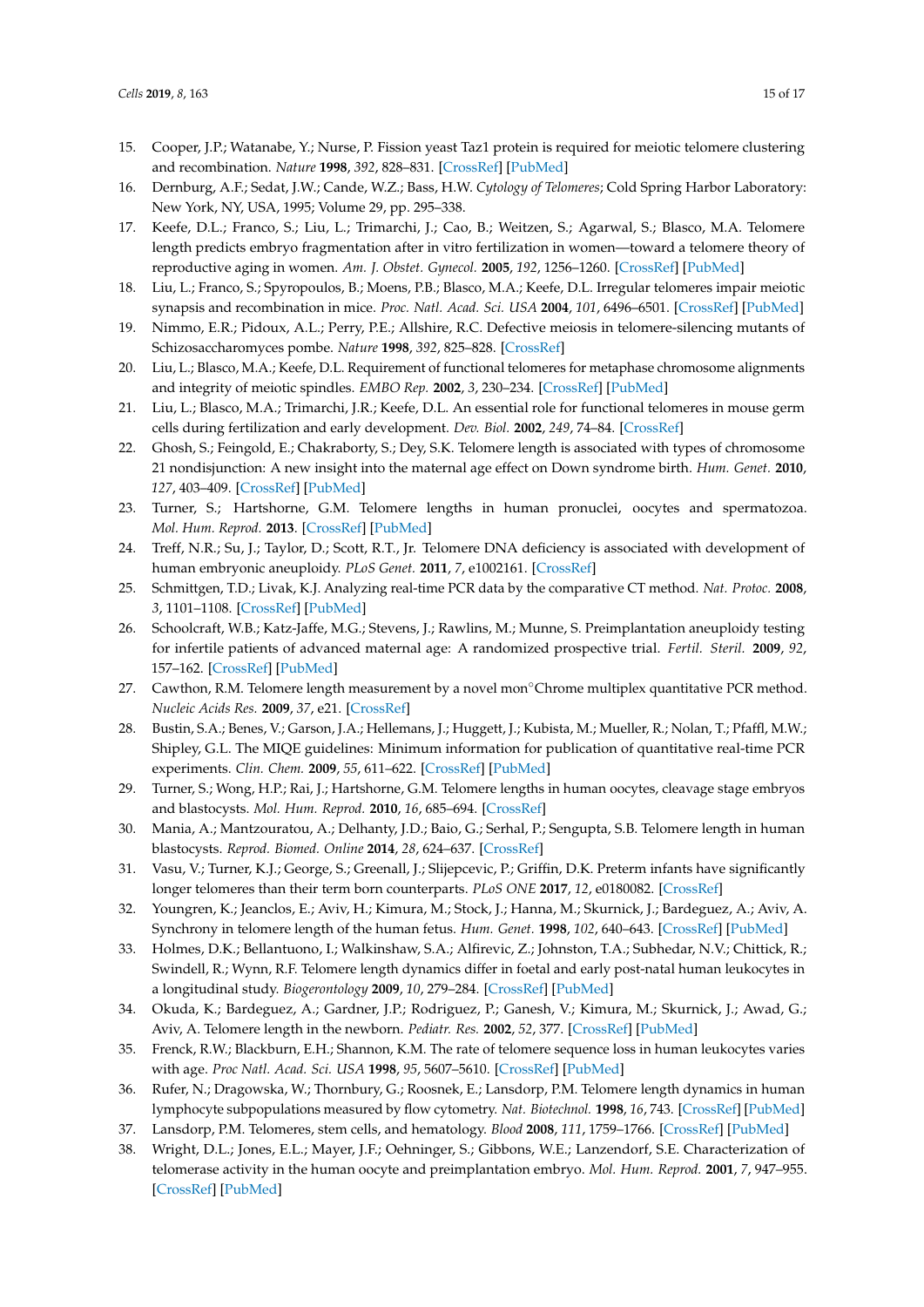- <span id="page-16-0"></span>39. Betts, D.H.; King, W.A. Telomerase activity and telomere detection during early bovine development. *Dev. Genet.* **1999**, *25*, 397–403. [\[CrossRef\]](http://dx.doi.org/10.1002/(SICI)1520-6408(1999)25:4<397::AID-DVG13>3.0.CO;2-J)
- <span id="page-16-1"></span>40. Eisenhauer, K.M.; Gerstein, R.M.; Chiu, C.-P.; Conti, M.; Hsueh, A. Telomerase activity in female and male rat germ cells undergoing meiosis and in early embryos. *Biol. Reprod.* **1997**, *56*, 1120–1125. [\[CrossRef\]](http://dx.doi.org/10.1095/biolreprod56.5.1120)
- 41. Allsopp, R.C.; Vaziri, H.; Patterson, C.; Goldstein, S.; Younglai, E.V.; Futcher, A.B.; Greider, C.W.; Harley, C.B. Telomere length predicts replicative capacity of human fibroblasts. *Proc. Natl. Acad. Sci. USA* **1992**, *89*, 10114–10118. [\[CrossRef\]](http://dx.doi.org/10.1073/pnas.89.21.10114)
- 42. Nordfjäll, K.; Svenson, U.; Norrback, K.-F.; Adolfsson, R.; Lenner, P.; Roos, G. The individual blood cell telomere attrition rate is telomere length dependent. *PLoS Genet.* **2009**, *5*, e1000375. [\[CrossRef\]](http://dx.doi.org/10.1371/journal.pgen.1000375) [\[PubMed\]](http://www.ncbi.nlm.nih.gov/pubmed/19214207)
- 43. Baird, D.M.; Britt-Compton, B.; Rowson, J.; Amso, N.N.; Gregory, L.; Kipling, D. Telomere instability in the male germline. *Hum. Mol. Genet.* **2006**, *15*, 45–51. [\[CrossRef\]](http://dx.doi.org/10.1093/hmg/ddi424)
- 44. Kimura, M.; Cherkas, L.F.; Kato, B.S.; Demissie, S.; Hjelmborg, J.B.; Brimacombe, M.; Cupples, A.; Hunkin, J.L.; Gardner, J.P.; Lu, X.; et al. Offspring's Leukocyte Telomere Length, Paternal Age, and Telomere Elongation in Sperm. *PLoS Genet.* **2008**, *4*, e37. [\[CrossRef\]](http://dx.doi.org/10.1371/journal.pgen.0040037)
- 45. Njajou, O.T.; Cawthon, R.M.; Damcott, C.M.; Wu, S.H.; Ott, S.; Garant, M.J.; Blackburn, E.H.; Mitchell, B.D.; Shuldiner, A.R.; Hsueh, W.C. Telomere length is paternally inherited and is associated with parental lifespan. *Proc. Natl. Acad. Sci. USA* **2007**, *104*, 12135–12139. [\[CrossRef\]](http://dx.doi.org/10.1073/pnas.0702703104) [\[PubMed\]](http://www.ncbi.nlm.nih.gov/pubmed/17623782)
- 46. Unryn, B.M.; Cook, L.S.; Riabowol, K.T. Paternal age is positively linked to telomere length of children. *Aging Cell* **2005**, *4*, 97–101. [\[CrossRef\]](http://dx.doi.org/10.1111/j.1474-9728.2005.00144.x) [\[PubMed\]](http://www.ncbi.nlm.nih.gov/pubmed/15771613)
- 47. Liu, L.; Bailey, S.M.; Okuka, M.; Munoz, P.; Li, C.; Zhou, L.; Wu, C.; Czerwiec, E.; Sandler, L.; Seyfang, A.; et al. Telomere lengthening early in development. *Nat. Cell Biol.* **2007**, *9*, 1436–1441. [\[CrossRef\]](http://dx.doi.org/10.1038/ncb1664)
- 48. Hemann, M.T.; Strong, M.A.; Hao, L.-Y.; Greider, C.W. The shortest telomere, not average telomere length, is critical for cell viability and chromosome stability. *Cell* **2001**, *107*, 67–77. [\[CrossRef\]](http://dx.doi.org/10.1016/S0092-8674(01)00504-9)
- 49. Lansdorp, P.M.; Verwoerd, N.P.; Van De Rijke, F.M.; Dragowska, V.; Little, M.-T.; Dirks, R.W.; Raap, A.K.; Tanke, H.J. Heterogeneity in telomere length of human chromosomes. *Human Mol. Genet.* **1996**, *5*, 685–691. [\[CrossRef\]](http://dx.doi.org/10.1093/hmg/5.5.685)
- 50. Burgoyne, P.S.; Mahadevaiah, S.K.; Turner, J.M. The consequences of asynapsis for mammalian meiosis. *Nat. Rev. Genet.* **2009**, *10*, 207–216. [\[CrossRef\]](http://dx.doi.org/10.1038/nrg2505)
- 51. Wang, H.; Höög, C. Structural damage to meiotic chromosomes impairs DNA recombination and checkpoint control in mammalian oocytes. *J. Cell Biol.* **2006**, *173*, 485–495. [\[CrossRef\]](http://dx.doi.org/10.1083/jcb.200512077)
- 52. Colls, P.; Escudero, T.; Cekleniak, N.; Sadowy, S.; Cohen, J.; Munné, S. Increased efficiency of preimplantation genetic diagnosis for infertility using "no result rescue". *Fertil. Steril.* **2007**, *88*, 53–61. [\[CrossRef\]](http://dx.doi.org/10.1016/j.fertnstert.2006.11.099) [\[PubMed\]](http://www.ncbi.nlm.nih.gov/pubmed/17296179)
- 53. DeUgarte, C.M.; Li, M.; Surrey, M.; Danzer, H.; Hill, D.; DeCherney, A.H. Accuracy of FISH analysis in predicting chromosomal status in patients undergoing preimplantation genetic diagnosis. *Fertil. Steril.* **2008**, *90*, 1049–1054. [\[CrossRef\]](http://dx.doi.org/10.1016/j.fertnstert.2007.07.1337) [\[PubMed\]](http://www.ncbi.nlm.nih.gov/pubmed/18359020)
- 54. Harton, G.; Magli, M.; Lundin, K.; Montag, M.; Lemmen, J.; Harper, J. ESHRE PGD Consortium/Embryology Special Interest Group—best practice guidelines for polar body and embryo biopsy for preimplantation genetic diagnosis/screening (PGD/PGS). *Hum. Reprod.* **2011**, *26*, 41–46. [\[CrossRef\]](http://dx.doi.org/10.1093/humrep/deq265) [\[PubMed\]](http://www.ncbi.nlm.nih.gov/pubmed/20966459)
- 55. Cawthon, R.M. Telomere measurement by quantitative PCR. *Nucleic Acids Res.* **2002**, *30*, e47. [\[CrossRef\]](http://dx.doi.org/10.1093/nar/30.10.e47) [\[PubMed\]](http://www.ncbi.nlm.nih.gov/pubmed/12000852)
- 56. Treff, N.R.; Su, J.; Tao, X.; Northrop, L.E.; Scott, R.T. Single-cell whole-genome amplification technique impacts the accuracy of SNP microarray-based genotyping and copy number analyses. *Mol. Hum. Reprod.* **2011**, *17*, 335–343. [\[CrossRef\]](http://dx.doi.org/10.1093/molehr/gaq103) [\[PubMed\]](http://www.ncbi.nlm.nih.gov/pubmed/21177337)
- 57. Nicklas, J.A.; Buel, E. Simultaneous Determination of Total Human and Male DNA Using a Duplex Real-Time PCR Assay. *J. Forensic. Sci.* **2006**, *51*, 1005–1015. [\[CrossRef\]](http://dx.doi.org/10.1111/j.1556-4029.2006.00211.x) [\[PubMed\]](http://www.ncbi.nlm.nih.gov/pubmed/17018077)
- 58. Otieno, A.C.; Carter, A.B.; Hedges, D.J.; Walker, J.A.; Ray, D.A.; Garber, R.K.; Anders, B.A.; Stoilova, N.; Laborde, M.E.; Fowlkes, J.D. Analysis of the Human Alu Ya-lineage. *J. Mol. Biol.* **2004**, *342*, 109–118. [\[CrossRef\]](http://dx.doi.org/10.1016/j.jmb.2004.07.016) [\[PubMed\]](http://www.ncbi.nlm.nih.gov/pubmed/15313610)
- 59. Gelbaya, T.A.; Potdar, N.; Jeve, Y.B.; Nardo, L.G. Definition and epidemiology of unexplained infertility. *Obstet Gynecol. Surv.* **2014**, *69*, 109–115. [\[CrossRef\]](http://dx.doi.org/10.1097/OGX.0000000000000043)